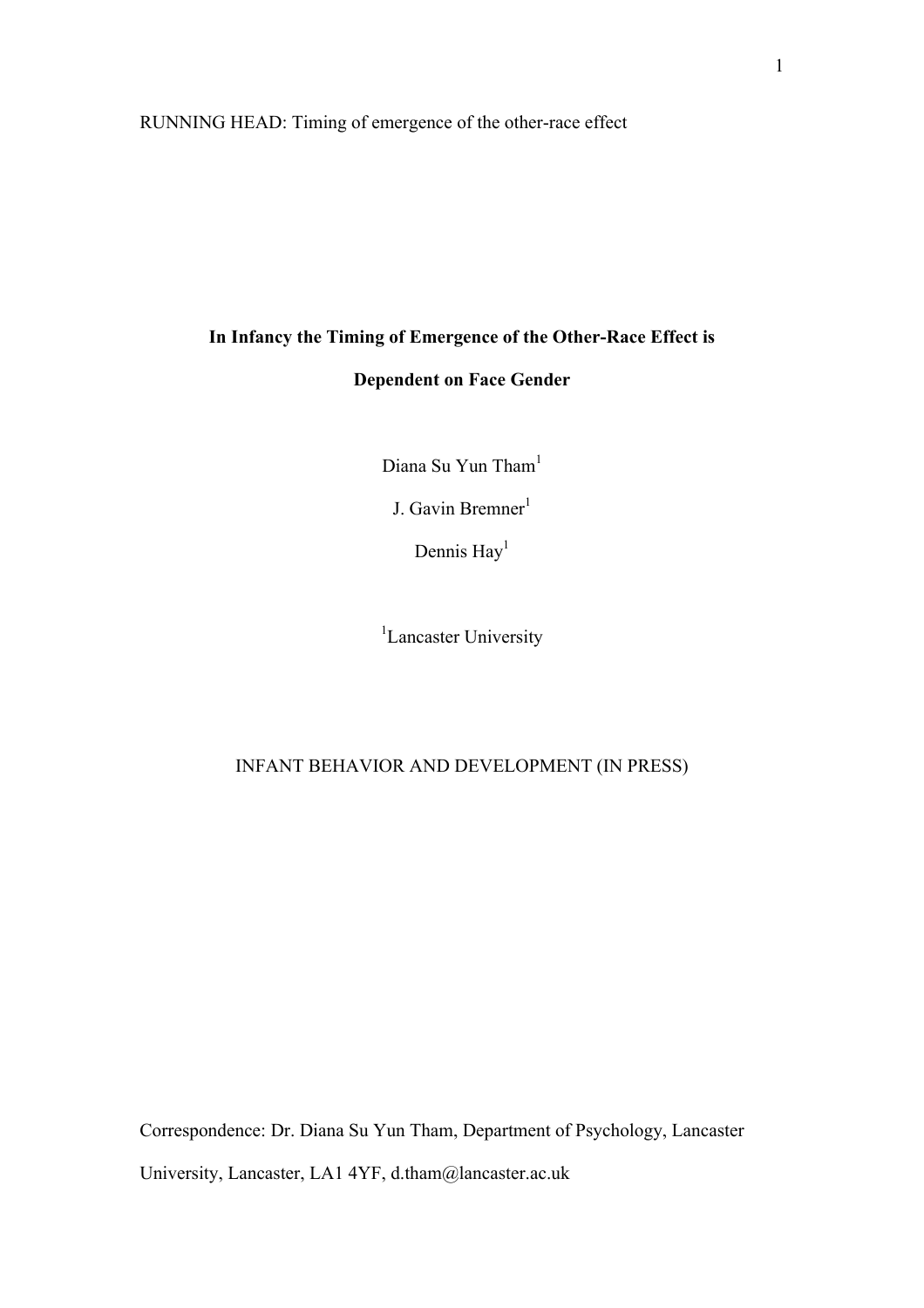#### **Abstract**

Poorer recognition of other-race faces relative to own-race faces is well documented from late infancy to adulthood. Research has revealed an increase in the other race effect (ORE) during the first year of life, but there is some disagreement regarding the age at which it emerges. Using cropped faces to eliminate discrimination based on external features, visual paired comparison and spontaneous visual preference measures were used to investigate the relationship between ORE and face gender at 3- 4 and 8-9 months. Caucasian-White 3- to 4-month-olds' discrimination of Chinese, Malay, and Caucasian-White faces showed an own-race advantage for female faces alone whereas at 8-9 months the own-race advantage was general across gender. This developmental effect is accompanied by a preference for female over male faces at 4 months and no gender preference at 9 months. The pattern of recognition advantage and preference suggests that there is a shift from a female-based own-race recognition advantage to a general own-race recognition advantage, in keeping with a visual and social experience-based account of ORE.

Keywords: Race, Gender, Infancy, Face Recognition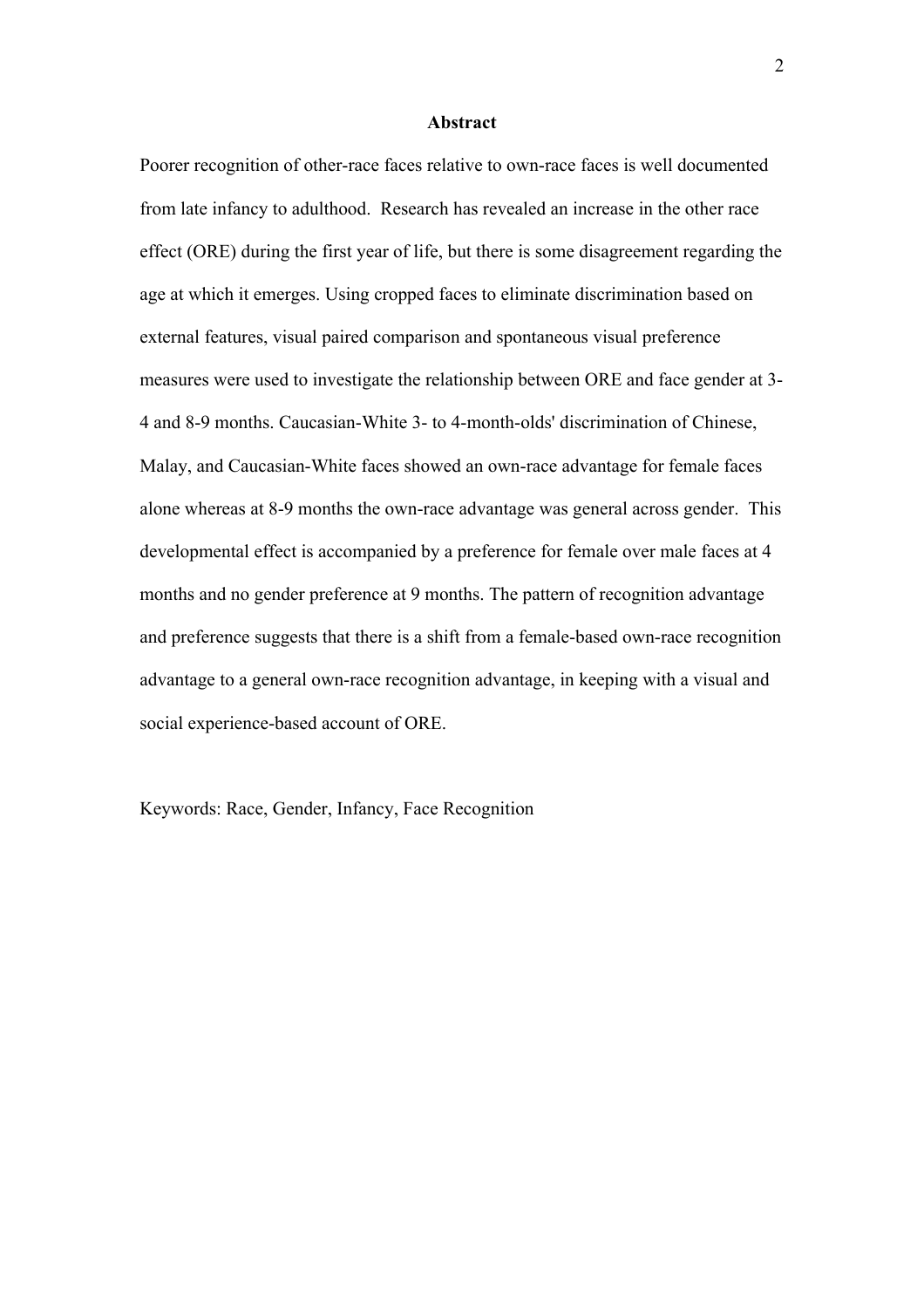#### **Introduction**

Faces are perhaps one of the most important categories of visual stimuli in our environment. However, recognition ability is far from uniform across faces, being subject to variation across races in particular. The consistent finding that adults show better recognition for own-race than other-race faces is referred to as the *other-race effect* (ORE; see Meissner & Brigham, 2001 for a review). One of the most influential theories explaining the ORE and other face processing advantages is Valentine's (1991) multidimensional face-space (MDS) model. According to it, familiarity with a given face type (e.g., own-race) provides the opportunity to learn to differentiate between exemplars within this familiar category (Quinn & Tanaka, 2007), whereas such within-category discrimination is not possible for unfamiliar face types (e.g., other-race). Thus, the ORE is assumed to be a consequence of predominant experience with faces of individuals' own-race.

However, this effect is believed to be initially absent in infants, developing during the first year of life. This is consistent with the notion of 'perceptual narrowing' (Nelson, 2001). Specifically, infants begin life with a face perception system with a broad tuning that allows the processing of faces in general. Then, as they experience more faces, the face system narrows to specialize for the type(s) of face that they encounter most (Bar-Haim, Ziv, Lamy, & Hodes, 2006; Kelly, Liu, et al., 2007a; Kelly et al., 2009; Kelly, Quinn, et al., 2007b; Quinn et al., 2008; Quinn, Yahr, Kuhn, Slater, & Pascalis, 2002).

There is increasing evidence that infants' face processing is strongly influenced by their visual and social environment. Work has shown that spontaneous preference and enhanced discrimination of a specific category (i.e., own-race, female gender) is not present at birth but emerges during the early months (Kelly et al., 2005,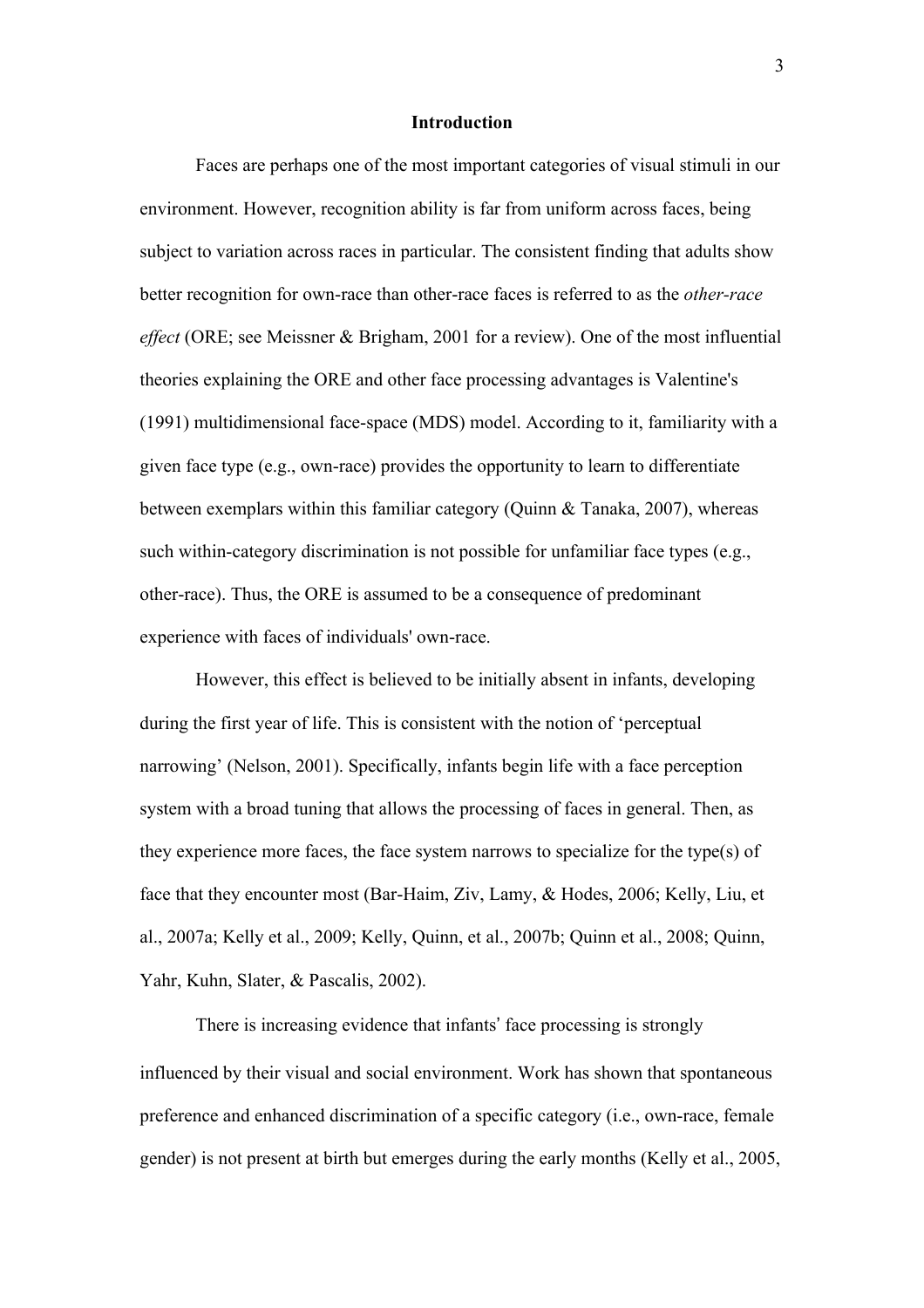2007a; Quinn et al., 2008). For example, 3-month-olds show a visual preference for both the gender (Quinn et al., 2002; Quinn et al., 2008) and race (Kelly et al., 2005) of their primary caregiver. In contrast, there is inconsistent evidence regarding age of onset for own-race recognition advantage. Although investigators generally agree that the ORE develops within the first year, some studies found that 3-month-olds showed an own-race recognition advantage (Barrera & Maurer, 1981; Hayden et al., 2007; Sangrigoli & de Schonen, 2004), whereas others (Ferguson, Kulkofsky, Cashon, & Casasola, 2009; Kelly et al., 2009; Kelly, et al., 2007b) found ORE developing between 6 and 9 months. The different findings of these studies could be explained by two differences in the stimuli used. Firstly, studies that demonstrated broad recognition ability at 3 months and an onset of ORE between 6 and 9 months presented faces with external information (Ferguson et al., 2009; Kelly et al., 2007b; 2009) whereas studies that found an onset of ORE at 3 months presented faces without external information (Hayden et al., 2007; Sangrigoli & de Schonen, 2004). There is evidence that very young infants tend to process the external features of faces (low-level sensory cues) more easily than their internal details (Bartrip, Morton, & de Schonen, 2001; Hainline, 1978; Haith, Bergman, & Moore, 1977; Maurer & Salapatek, 1976; Pascalis, de Schonen, Morton, Deruelle, & Fabre-Grenet, 1995; Rose, Jankowski, & Feldman, 2008; Simpson, Jakobsen, Fragaszy, Okada, & Frick, 2014; Turati, Cassia, Simion, & Leo, 2006). Young infants are less likely than older ones to scan the inner features of faces (Maurer & Salapatek, 1976; Turati et al., 2006) and a shift away from the tendency to use external facial information is found between 5 and 9 months (Rose et al., 2008). Therefore, the inclusion of external facial information in both Ferguson et al. (2009) and Kelly et al. (2007b, 2009) may have permitted face identification on the basis of low-level external contour cues. It can be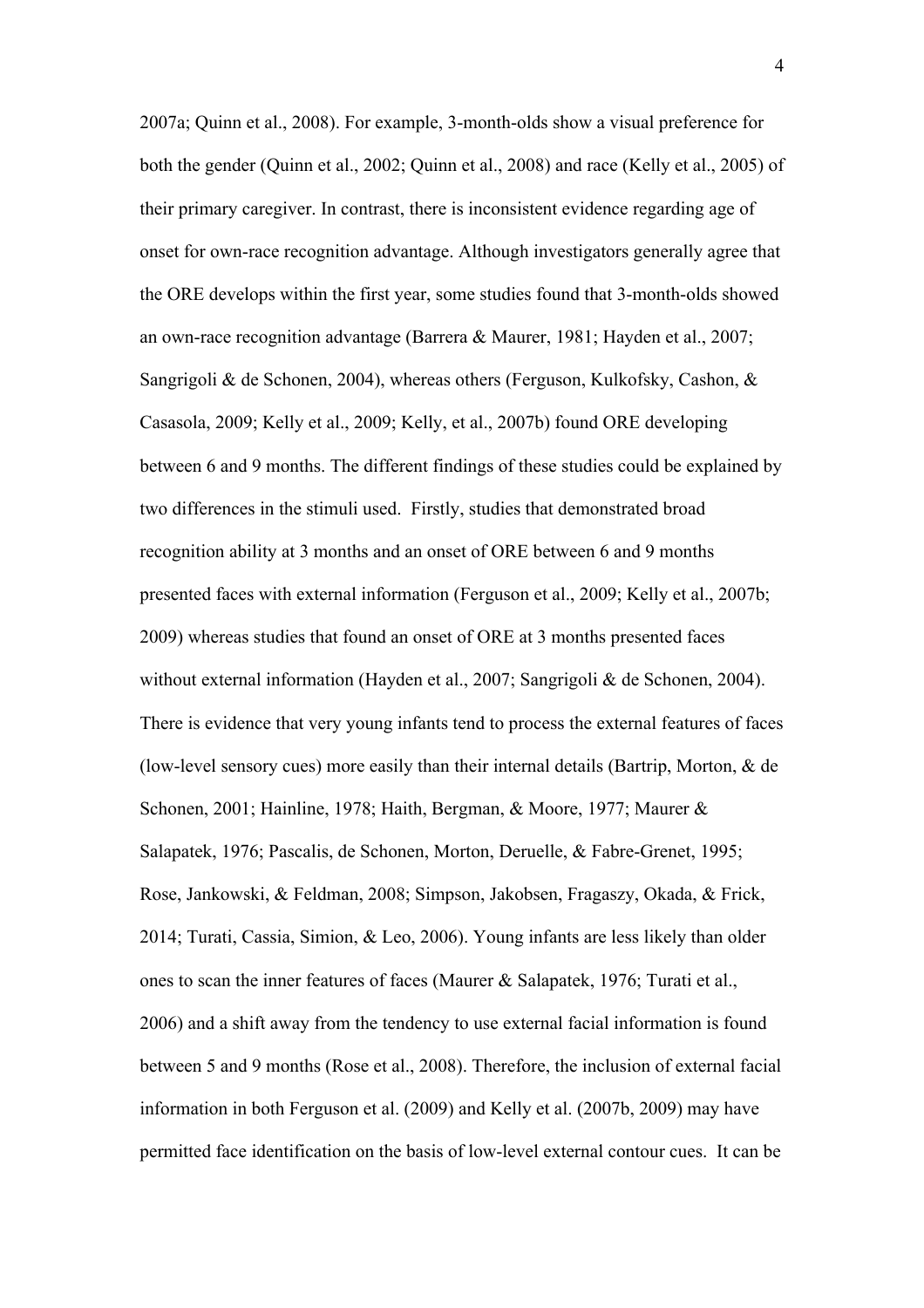argued (e.g., Rose et al., 2008; Turati et al., 2006) that the ORE is linked to higherlevel configurational coding of faces and so its absence in 3-month-olds when external information was presented may have been due to their tendency to rely on external cues when these are available. The findings from these studies of a developing ORE in older infants may be due to the shift to configurational processing more than the development of ORE. And the possibility remains that other studies revealed an ORE in 3-month-olds because infants were compelled to process internal configuration.

Secondly, Hayden et al. (2007) and Sangrigoli and de Schonen (2004), who showed the ORE in infancy at 3 months, presented only female faces whereas Kelly et al. (2007b, 2009) used both female and male faces. Because 3-month-old infants show a preference and processing advantage for female faces when their primary caregiver is female (Quinn et al., 2002, 2008), it is possible that the own-race recognition advantage develops first for female faces and later for male faces when their primary caregiver is female. For example, newborns can discriminate their mother's face from another female face (Bushnell, Sai, & Mullin, 1989; Pascalis, et al., 1995; Walton, Bower, & Bower, 1992), two unfamiliar female faces when external features are available (Turati et al., 2006), and by 3 months, two unfamiliar female faces when external features are not available (Hayden et al., 2007; Sangrigoli & de Schonen, 2004). However, they do not have the same discrimination abilities when it comes to their father's face. Newborns (Walton et al., 1992) and 4-month-olds (Ward, 1998) are not able to discriminate their father's face from another unfamiliar male face. Even by the age of 7 months, infants still have difficulty discriminating among unfamiliar male faces (Fagan, 1976). This may be related to the developmental task of forming an attachment relationship in infancy (e.g., Scherf & Scott, 2012) whereby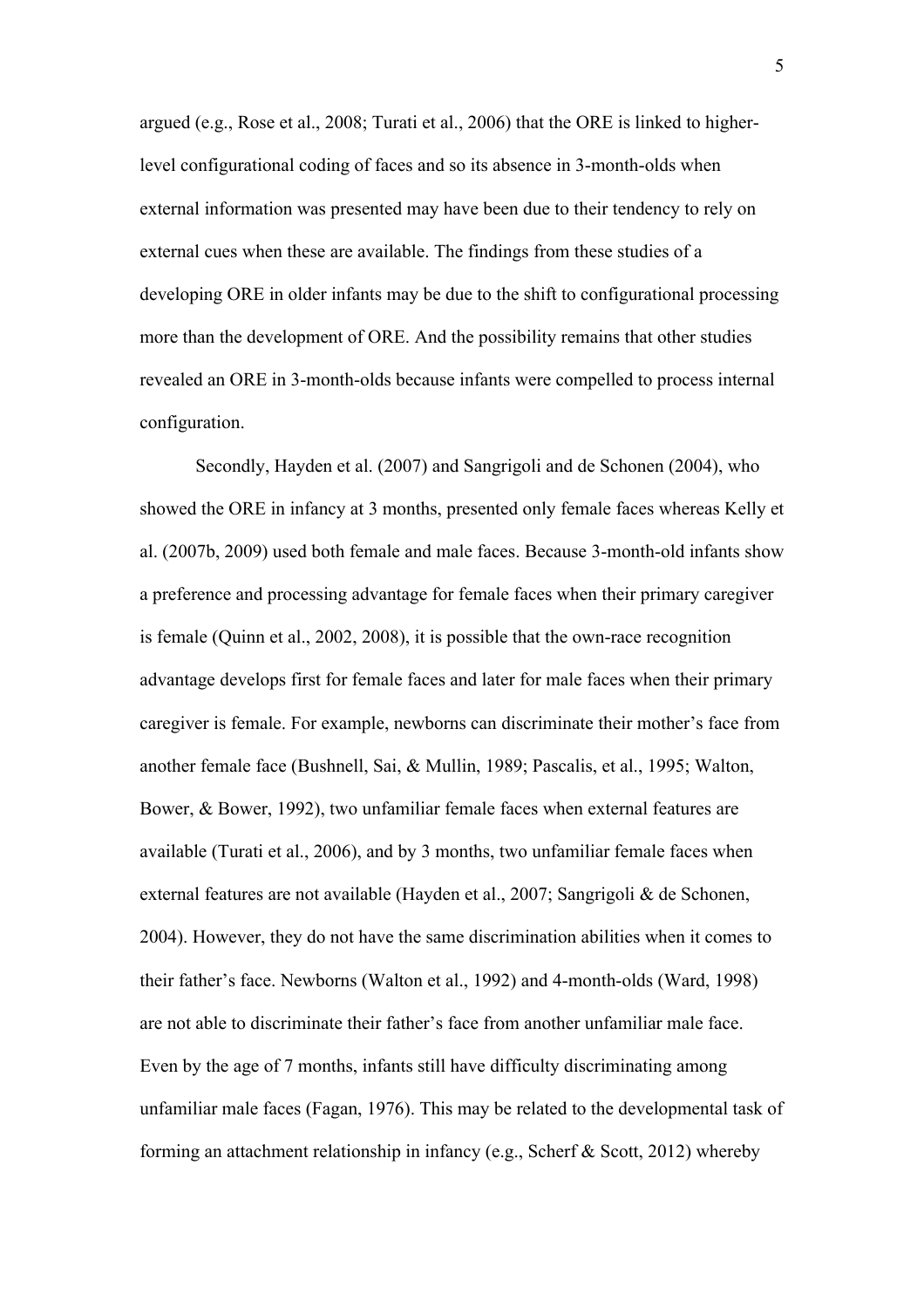the need to perceptually discriminate primary caregiver(s) from all other individuals induces the emergence of recognition advantages for faces of the same race, gender, and age of the primary caregiver. Note that the absence of face gender differences at 3 months in work by Kelly et al. (2007b; 2009) could be because 3-month-old infants were able to rely on external facial information, a level of identification at which an experience-based female face advantage might not emerge.

The aim of the work that we report here is to investigate the possible interaction between face gender and face race in the emergence of the ORE. Mindful of the considerations above, we presented faces on a black background and cropped out the overall shape of the head. This step was taken to ensure that infants were not using hairstyle/hair shape cues; forcing them to process more subtle cues and so providing circumstances under which we would expect to see evidence of face specialization if it has occurred. Secondly, focusing on knowledge that young infants show a processing advantage for female faces that is likely related to the characteristics of their primary caregiver (Quinn, et al., 2002, Scherf & Scott, 2012), we specifically investigated infants with female (own-race) primary caregivers. We used two measures to assess face recognition and face preference of 3- to 4-month-old and 8- to 9-month-old Caucasian-White infants, recognition through the visual paired comparison (VPC) procedure used by Kelly et al. (2007, 2009) and preference through the visual preference (VP) procedure used by Quinn et al (2002, 2008).

On the basis of a caregiver-primacy model in which young infants primarily experience and form their principal attachment to female caregivers, our prediction was that young infants would be better able to recognize own-race female faces and prefer them in comparison with own-race male faces and other-race faces, but that there would be no such effects in the case of male faces. On the other hand, we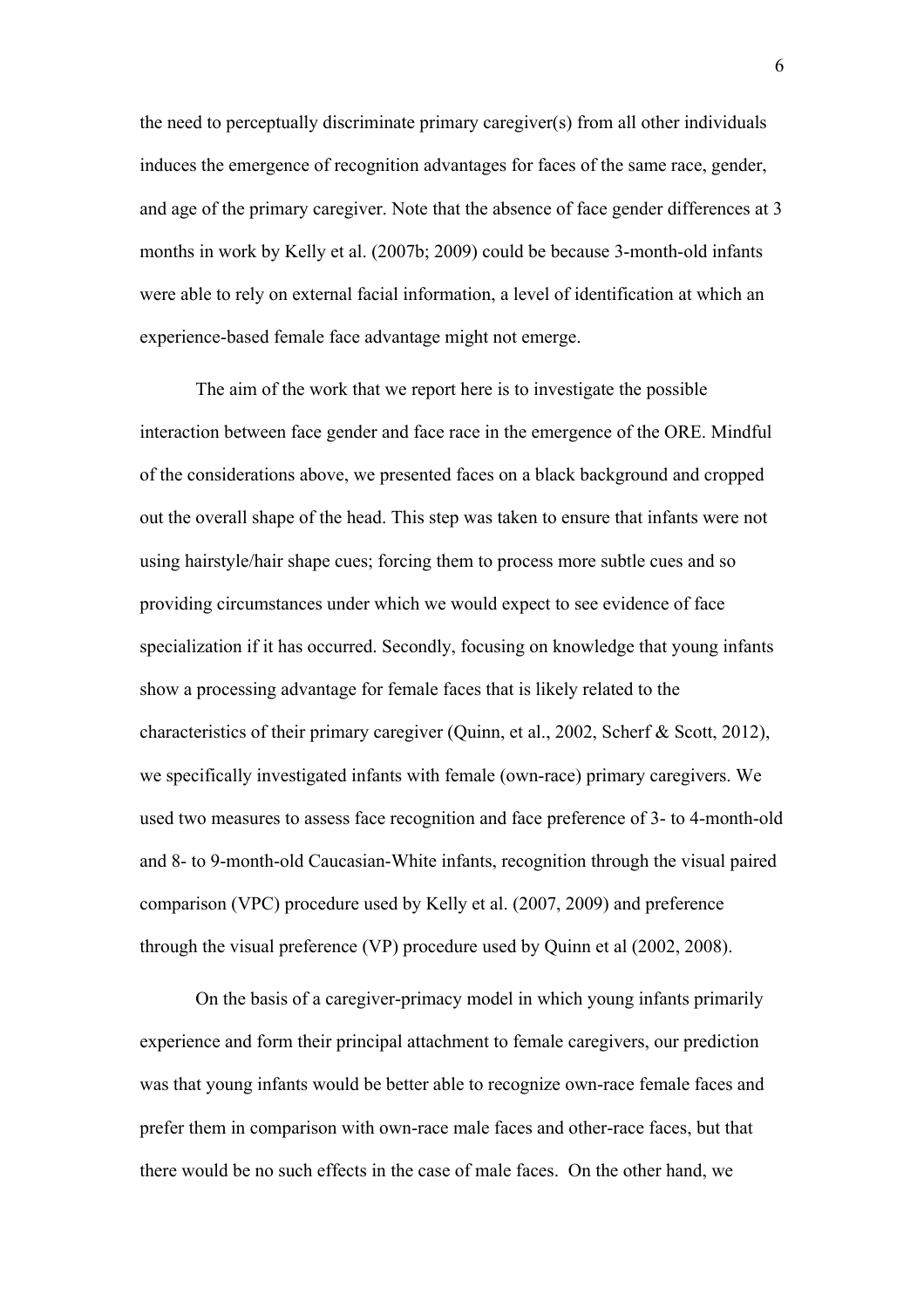expected that older infants' cumulative experience extending the effect beyond the primary caregiver would result in a processing advantage for own race faces that is applied to male as well as female faces.

# **Experiment 1**

In Experiment 1, we investigated the relation between face gender and the ORE. Three- to 4-month-old and 8- to 9-month-old Caucasian-White infants were presented with a VPC test similar to the one by Kelly et al (2007, 2009) but with cropped female and male Caucasian-White, Chinese, and Malay faces. If the cropped faces meant that specialization could occur for most experience faces, we expected 3 to 4-month-olds to show a face recognition advantage for female own-race faces.

# **Method**

**Participants.** Seventy-five Caucasian-White babies from the United Kingdom, 37 aged 3-4 months (25 females, mean age = 123 days: range 104 - 140 days) and 38 aged 8-9 months (15 females, mean age 276 days: range 259 - 293 days) were tested. All participants were healthy full term infants recruited from the maternity unit of the Royal Lancaster Infirmary. Eighteen babies were excluded from the final analysis due to fussiness  $(n = 9)$ , side bias during testing ( $> 95\%$  looking time to one side;  $n = 5$ ) and equipment failure ( $n = 4$ ). A further 5 infants who were directly exposed to other-race faces (e.g., family friend, neighbours) were also removed. The population of Lancaster is predominantly Caucasian-White, so any form of exposure to other race faces is likely to be very low. All parents reported female own-race face type as infants' primary caregiver. Participants were randomly assigned to one of the three ethnic conditions, with 12 to 13 in each condition.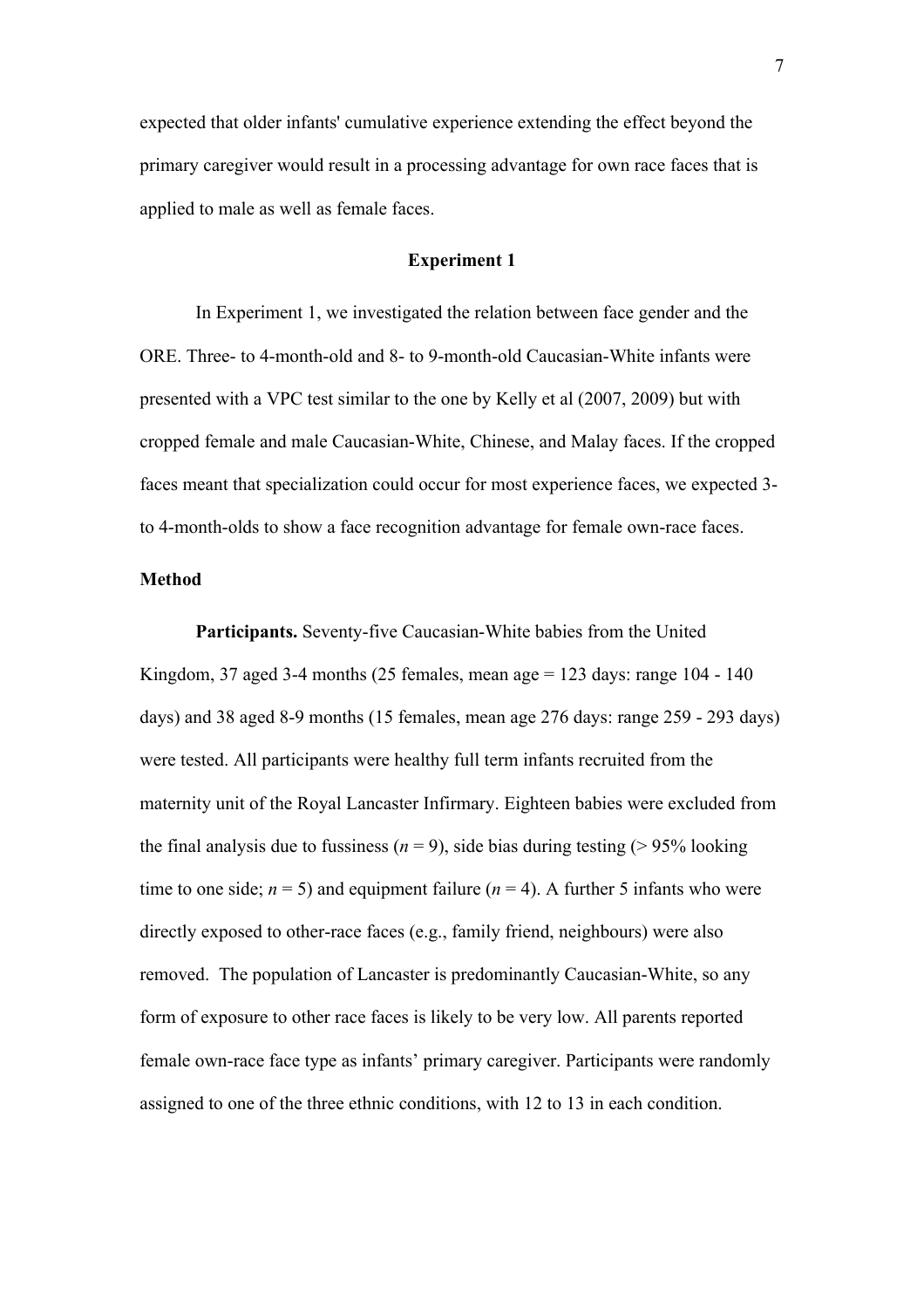**Apparatus.** Testing sessions were conducted in a small, dimly lit infant testing laboratory in the infancy laboratory, Lancaster University. Infants sat on a parent's lap 60 cm from a Panasonic (32 inch) colour display monitor, placed at infants' eye level. A video camera positioned in front of the display monitor oriented towards the infant fed to another monitor in an adjoining control room to allow the experimenter to record infants' looking times. Habit X 1.0 software (Cohen, Atkinson, & Chaput, 2004) running on a Macintosh computer was used to control the presentation of stimuli, record infants' looking times during each trial, and calculated when infants met the habituation criterion.

**Stimuli.** The images were photographs of students (age 18 to 30 years) from Lancaster University, UK (Caucasian-White faces), and Sunway University, Malaysia (Chinese and Malay faces) database. Both other-race faces had different skin tone from Caucasian-White faces and Chinese faces had pronounced featural differences. The faces were aligned on eye and mouth positions and luminance normalized for all images (mean  $= 110$ ). These faces (30 of each face race) were selected based on 20 adult Caucasian-White and 20 adult Chinese raters' judgments on a 7-point scale of clarity, face typicality, and attractiveness. Twelve adult female and male faces with the highest scores in clarity and face typicality, but average scores on attractiveness, were selected as stimuli for this experiment. The latter criterion was applied to ensure that none of the faces was distinctively attractive which could result in spontaneous preference for attractiveness (Slater et al., 1998). The faces were from three different ethnic groups (4 Chinese, 4 Malays, and 4 Caucasian-Whites). Each was photographed in two views (frontal view and a  $\frac{3}{4}$  profile view) leading to 24 images in total. The varied face view between familiarisation and testing is preferred to using identical pictures because it ensures that face recognition – as opposed to picture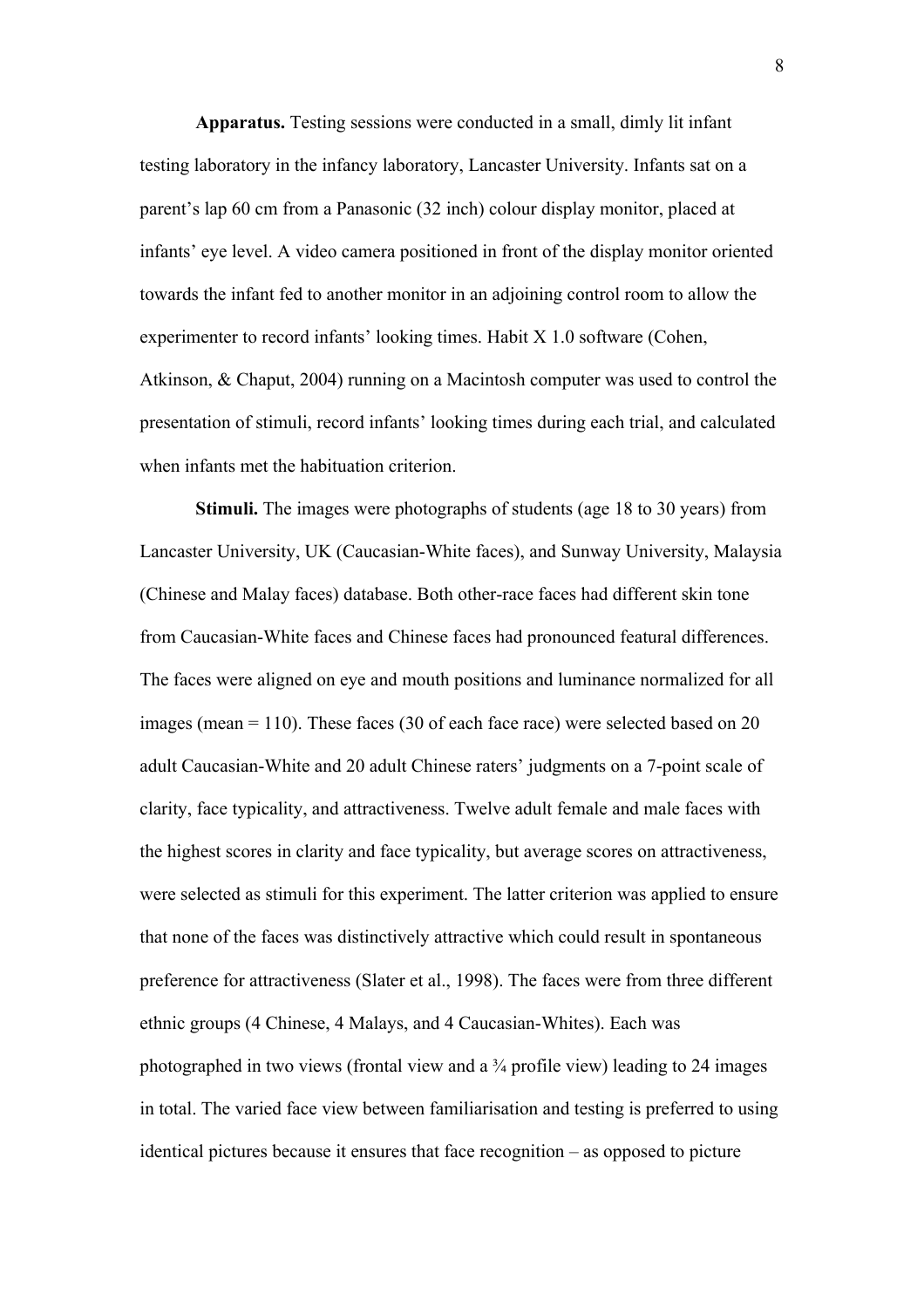recognition (i.e., image matching) – is tested (Bruce  $& Young, 1986$ ). All pictures were color portraits, cropped to the same oval shape with little hair information, and were approximately the same quality (e.g., on a black background, equal size, same eye and hair color).

**Procedure.** Participants were randomly assigned to one of the three ethnicgroup conditions (Chinese, Malay, and Caucasian-White) and one of the two vieworder conditions (frontal-profile or profile-frontal, see Figure 1). Infants were habituated and tested with male and female face blocks with a 10 min break between counterbalanced blocks. For example, following habituation to female Caucasian-White faces in the frontal orientation, infants were tested with the familiar stimulus paired with a novel female Caucasian-White stimulus, both displayed in the same 3/4 profile orientation. Face recognition was indicated by longer looking at the novel face. We varied face views between habituation and test phases to ensure that face recognition was tested as opposed to picture recognition (Bruce & Young, 1986; Bruce et al., 1999).



**Figure 1.** Sample stimuli from the Chinese female and Malay male conditions. The habituation face is the face on top while the test faces (novel and familiar) are shown below.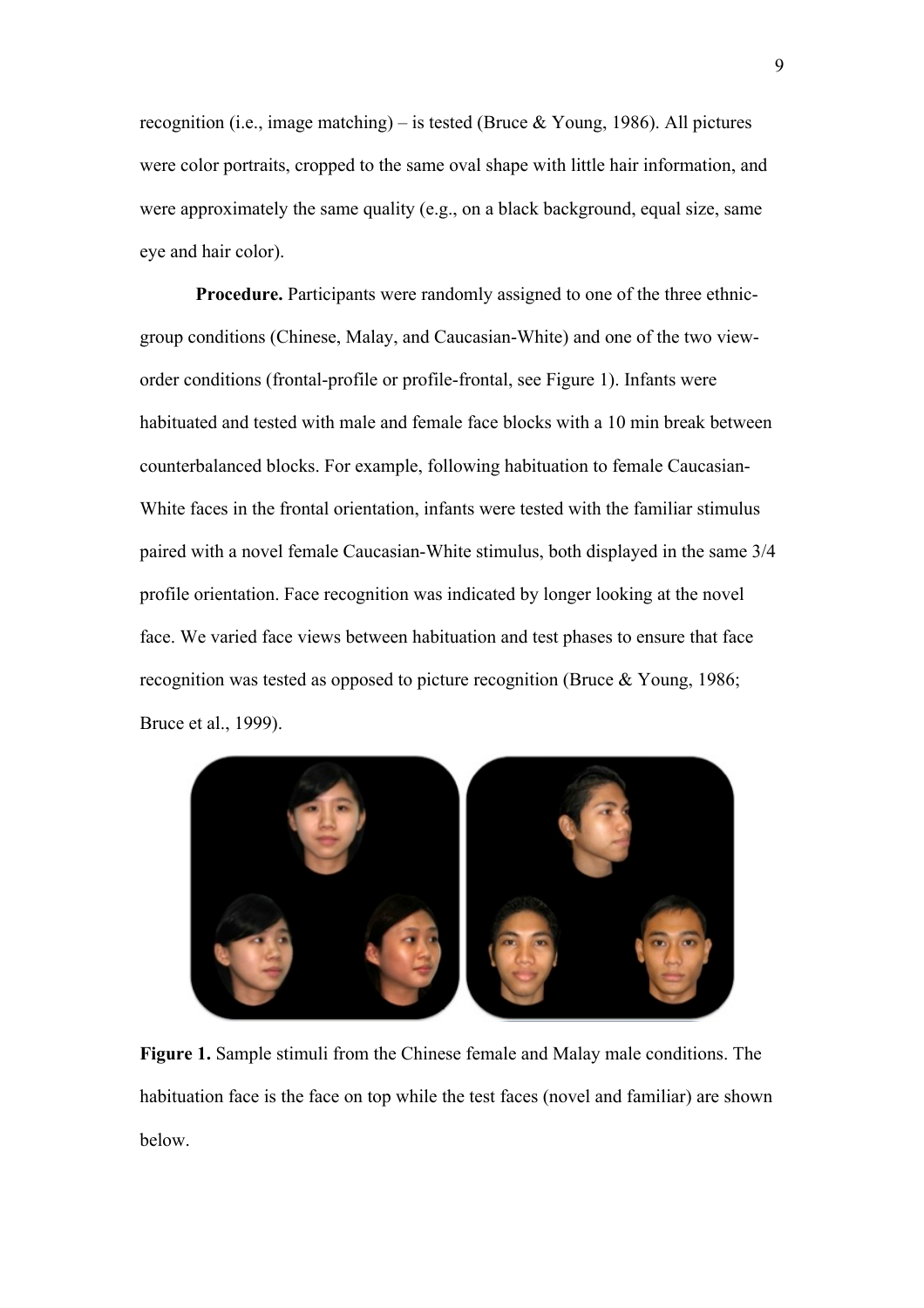*Habituation Phase.* Each trial consisted of presentation of a single face measuring 15cm x 18cm (14° visual angle horizontally and 17° visual angle vertically) on a 45cm x 30cm (40° visual angle horizontally and 28° visual angle vertically) monitor. Although this face differed between infants, for each infant the same face was presented across habituation trials. Half the infants were habituated to a frontal view and half to a profile view. The habituation session began with the presentation of an attention-getter, an animated oscillating sounding rattle presented prior to each trial to direct the infant's gaze toward the monitor. Habituation trials began once infants attended to the monitor. Each trial continued until 30 seconds had elapsed, or when infants looked away for two continuous seconds once they had looked for a minimum of 1 second. The experimenter, who was blind to the stimulus presented, recorded infants' looking times on each trial using Habit X 1.0 (Cohen et al., 2004) by pressing a key while the infant fixated the image. When the infant averted gaze from the screen for two continuous seconds, the trial ended and the image disappeared. The attention-getter was then repeated to get the infant's gaze back to the screen whereupon the next trial began. Habituation trials ceased when infants' looking time (on any trial) was equal to or less than 50% of the average looking time for the first two trials. If this criterion was not met by the  $12<sup>th</sup>$  trial, data were excluded from the analysis.

*Test Phase.* The test phase consisted of two trials, in each of which two faces (the habituated face and a novel face) were presented. On each trial the paired faces were presented for 5 seconds, and the left-right position of the faces reversed between trials.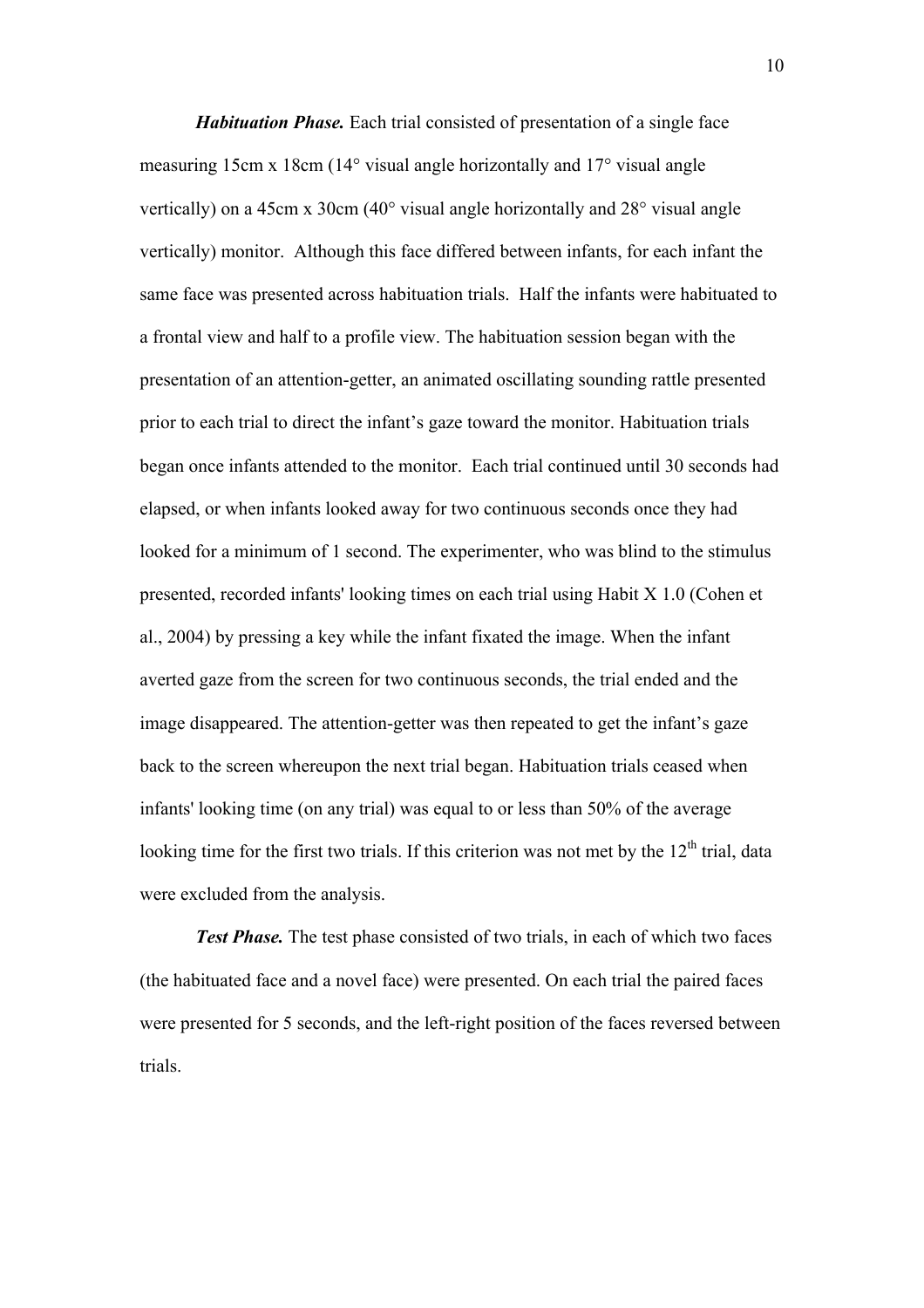# **Results**

Preliminary analyses of habituation and test trials revealed no significant effects or interactions involving participant gender or view-order condition, so the data were collapsed across these factors in subsequent analyses.

**Habituation trials***.* Habituation time (total looking time across trials) was analyzed in a 2 (participant age: 3-4 or 8-9 months) x 3 (face race: Chinese, Malay, or Caucasian-White) x 2 (face gender: female or male) mixed ANOVA with face gender as a repeated measure. This yielded a significant effect of face gender,  $F(1, 60) =$ 20.668,  $p < .001$ ,  $\eta^2 = .256$ , in which male faces were habituated to more quickly ( $M =$ 35.1s) than females faces  $(M = 47.25s)$ . A significant face gender x age interaction was also found,  $F(1, 60) = 4.308$ ,  $p = .042$ ,  $p^2 = .067$  (see Table 1). Simple main effects showed that although male faces were habituated to more quickly than female faces in both 3- to 4- and 8- to 9-month-olds ( $p \leq .025$ ), 3- to 4-month-olds habituated more slowly than 8- to 9-month-olds to female faces,  $t(64) = -2.172$ ,  $p = .034$ , but there was no age effect for male faces,  $t(64) = -0.393$ ,  $p = 0.696$ . There were no main effects of face race, nor were there any interactions.

Table 1

*Total fixation time (standard deviation) on habituation trials for female versus male faces in 4- and 9-month-olds*

| Age          | Female faces | Male faces   |
|--------------|--------------|--------------|
| 4-month-olds | 53.42 (3.72) | 35.72 (2.78) |
| 9-month-olds | 41.08(3.48)  | 34.47(2.6)   |

**Test trials***.* The proportions of time spent looking at the novel stimulus (novelty-preference: see Figure 2) were averaged from both trials of the test phase and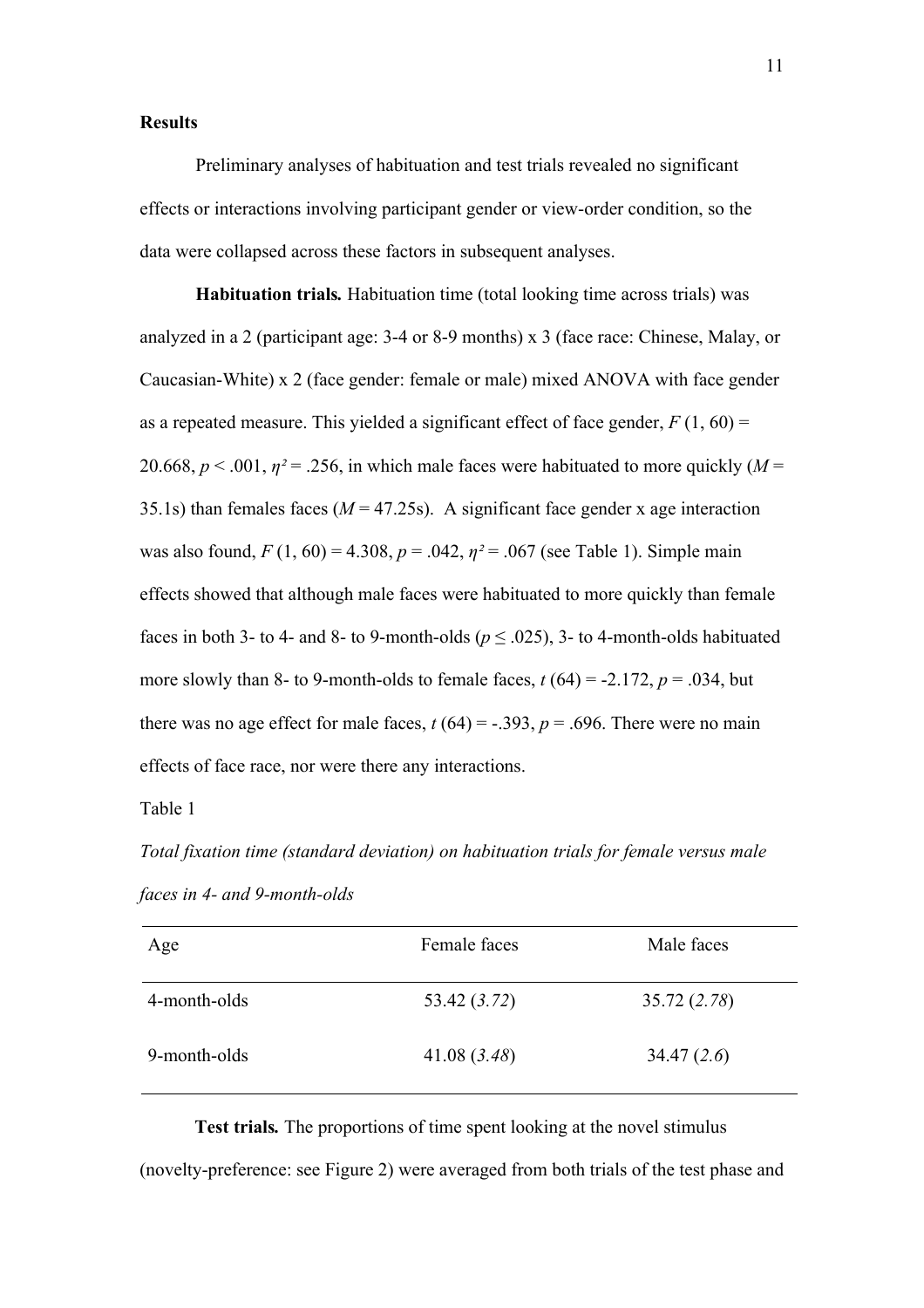analyzed in a 2 (age: 3-4 or 8-9 months) x 3 (face race: Chinese, Malay, or Caucasian-White) x 2 (face gender: female or male) mixed ANOVA with face gender as a within factor. There were no significant main effects. But, importantly in relation to our prediction, there was a significant 3-way interaction between age x face race x face gender,  $F(2, 69) = 7.453$ ,  $p < .001$ ,  $p<sup>2</sup> = .178$ . To investigate this interaction, separate analyses were carried out for each age group.

The data for 3- to 4-month-olds showed a significant interaction between face race x face gender,  $F(2, 34) = 5.761$ ,  $p = .007$ ,  $p^2 = .253$ . Simple main effects yielded face gender differences for Caucasian-White faces,  $t(10) = 2.342$ ,  $p = .041$ : infants showed better recognition (reflected in larger novelty preference scores) for Caucasian-White female faces ( $M = 68.17$ ) than Caucasian-White male faces ( $M =$ 40.87). In contrast, simple main effects did not show any face gender differences for Chinese faces,  $t(12) = -1.027$ ,  $p = 0.325$ , or Malay faces,  $t(12) = -1.112$ ,  $p = 0.288$ . Simple main effects yielded face race differences for female faces, *F* (2, 34) = 5.608, *p* = .008, but not for male faces, *F* (2, 34) = 1.849, *p* = .173. Post-hoc Bonferonni comparison on female faces showed novelty-preference for Caucasian-White female faces to be significantly higher than novelty-preference for Chinese ( $p = .03$ ) and Malay ( $p = .009$ ) female faces.

In contrast, the face race x face gender interaction was not significant for 8- to 9-month-olds,  $F(2, 35) = 1.722$ ,  $p = .193$ ,  $p^2 = .090$ . Instead, there was a significant main effect of face race,  $F(2, 35) = 3.368$ ,  $p = .046$ ,  $p^2 = .161$ . Post-hoc Tukey tests revealed significant differences between Chinese and Caucasian-White faces (*p* = .049), but not between Chinese and Malay faces ( $p = .886$ ), or Malay and Caucasian-White faces  $(p = .143)$ .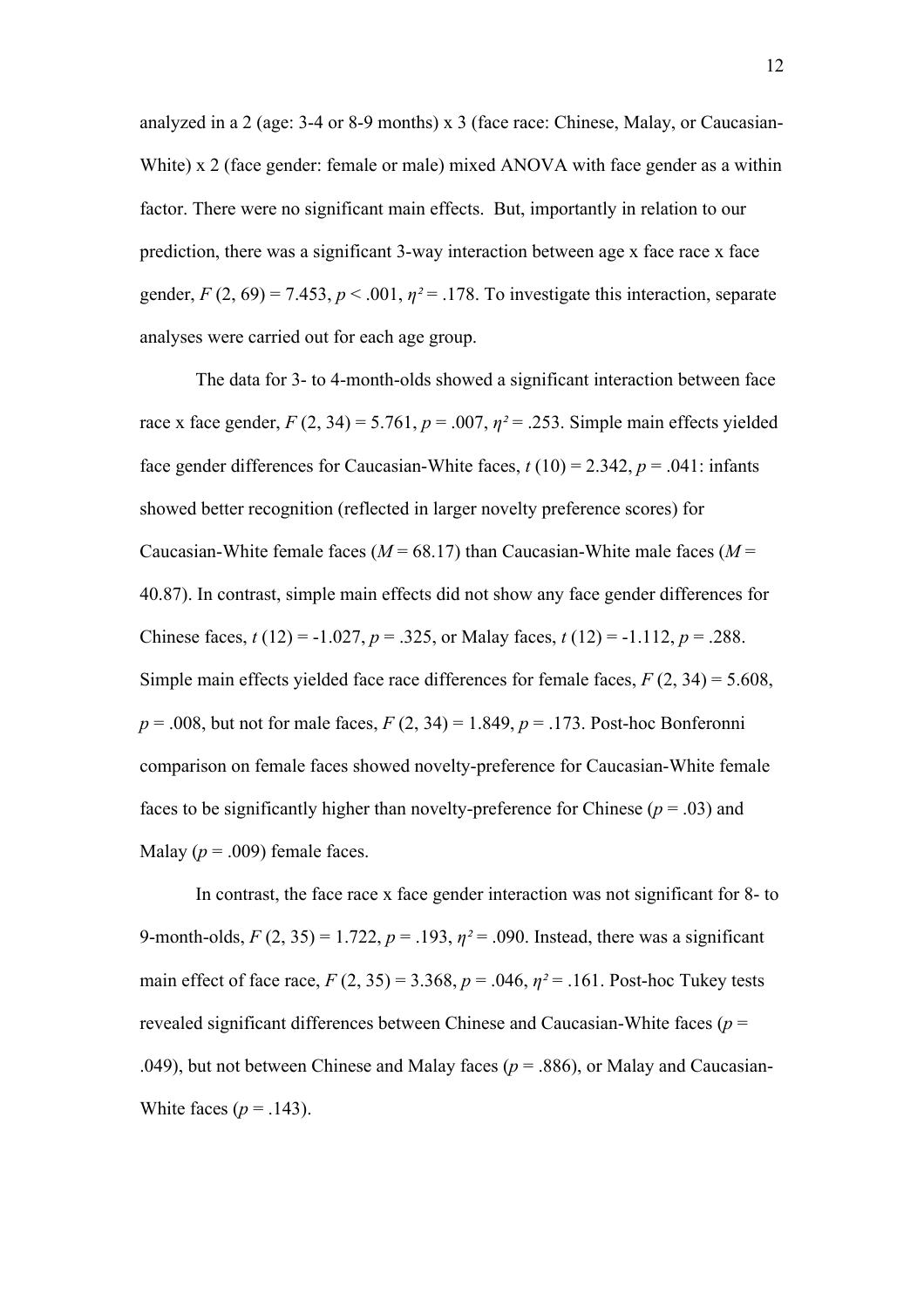



To further investigate novelty-preferences within each age group, we conducted a series of two-tailed *t*-tests to determine whether the time spent looking at novel stimuli differed from chance (50%). Three- to four-month-olds demonstrated a significant departure from chance showing novelty-preference for female Caucasian-White faces ( $p = .009$ ), and 8- to 9-month-olds did for both female ( $p = .033$ ) and male  $(p = .004)$  Caucasian-White faces (see Figure 2). The own-race novelty preference for male Caucasian-White faces was at chance level for 3- to 4-month-olds  $(p = .243)$ . And the other-race novelty-preferences were at chance level for both 3- to 4- and 8- to 9-month-olds (Chinese faces,  $p \ge 0.219$ ; Malay faces  $p \ge 0.434$ ).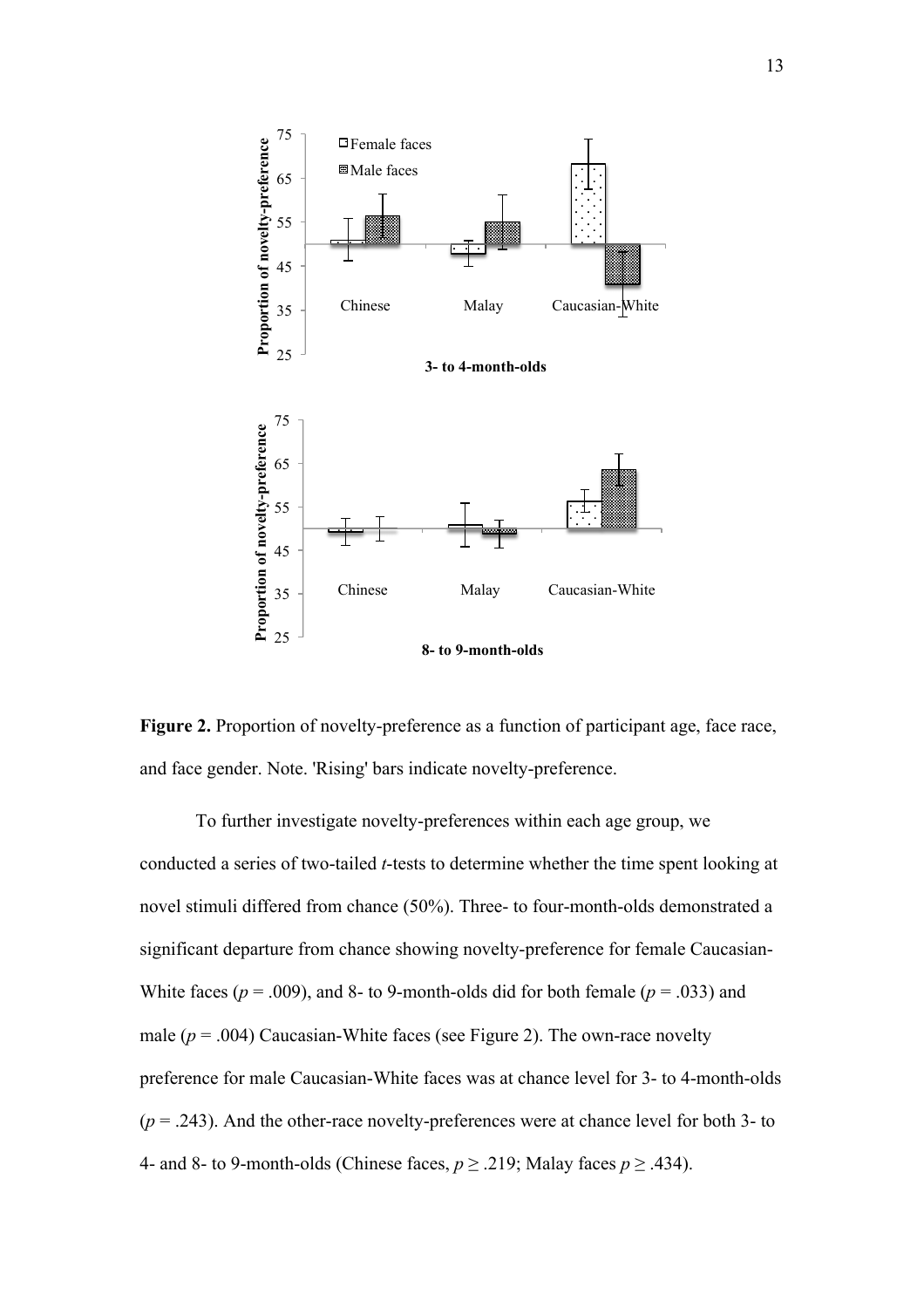# **Discussion**

Two major findings emerged from this investigation. Firstly, accuracy of face recognition at 3-4 months depends on both face gender and face race. At this age, infants showed face recognition only for female own-race faces. Secondly, at 8-9 months, face recognition is simply dependent on race and is no longer dependent on gender. Infants are better at recognizing both female and male own-race faces compared with faces from other, less experienced races.

The finding with the younger age group is consistent with the findings of Sangrigoli and de Schonen (2004), and Hayden et al. (2007) that younger (3-monthold) Caucasian-White infants showed an ORE for female faces. This agreement in results is in keeping with our suggestion that face specialization should be evident first with female, own-race faces and would be most likely to be evident when using cropped faces that required infants to process configurational facial information. In contrast, it seems likely that studies that found no evidence of early specialization for own-race or female faces at 3 to 4 months (Ferguson et al., 2007; Kelly et al., 2007b, 2009) arose because they were able to rely on external detail such as hairstyle. Thus, it is possible that their work tapped into a low-level process that may not be subject to the same specialization as a result of experience. This conclusion is in keeping with previous work showing better face recognition from the external features than the internal ones in young infants (e.g., Pascalis et al., 1995; Turati et al., 2006).

In contrast, 8- to 9-month-olds showed a general ORE that was not specific to gender, which is consistent with previous discrimination studies on infants (e.g., Kelly et al., 2007b, 2009). It is likely that this developmental change relates to infants' changing face experience. In most instances, young infants have more exposure to adult female faces than they have to adult male faces (Ramsey, Langlois, & Marti,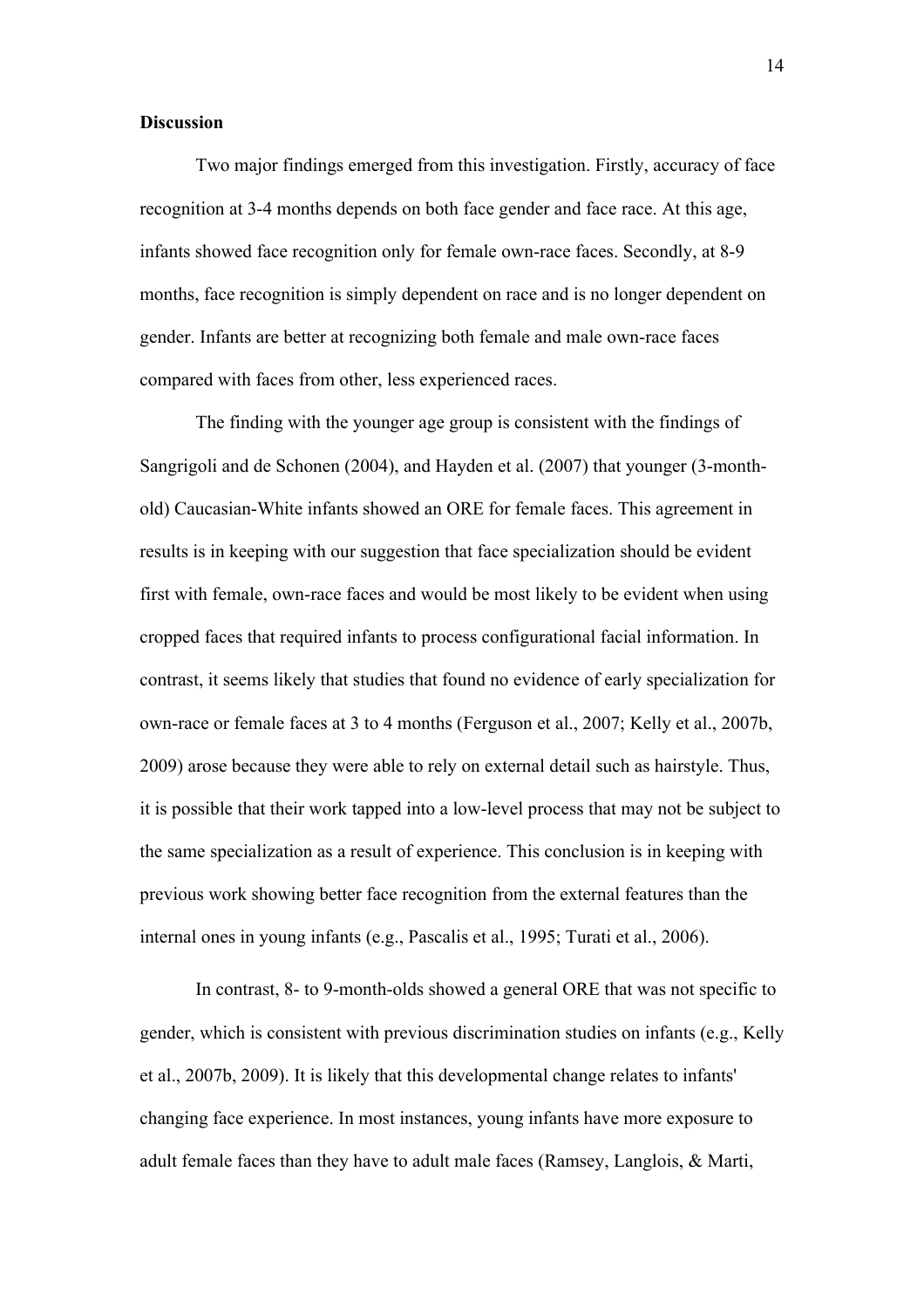2005; Ramsey-Rennels & Langlois, 2006; Rennels & Davis, 2008). However, by 5 months, there is a threefold increase in experience with male strangers (see Rennels  $\&$ Davis, 2008, p.671), which may explain the extension of specialization (and hence the ORE) to male faces. This is consistent with exposure training studies to reduce the ORE in infants (e.g., Anzures et al., 2012; Heron-Delaney et al., 2011; Sangrigoli & de Schonen, 2004). It can be argued that the development of the ORE happen first in the case of primary caregivers' gender faces, and later with other gender, not necessarily due to differential contact but quality of contact (e.g., forming an attachment relationship, Scherf & Scott, 2012)

A preference for own-race female faces emerges at 3 months for infants with predominantly own-race experience (Bar-Haim et al., 2006) and infants with female primary caregivers (Quinn et al., 2002; 2008). It is tempting to speculate that the emergence of ORE with female faces and parallel emergence of female face preference are linked. A newborn tendency to orient to face stimuli in general (see Johnson, Ellis, & Morton, 1991, CONSPEC) may be replaced to a tendency to orient to and learn about the face(s) matching the gender of the most frequently experienced faces. Thus, by 3 months, infants show both a spontaneous preference to orient to female faces and face specialization for female faces reflected in emergence of the ORE for that gender alone. Some months later, however, likely through increased experience with male faces, the tendency to orient to male faces increases so that the gender preference is eliminated and face specialization (and the ORE) becomes general across gender. In Experiment 2, to test this potential link, we examined 4- and 9-month-old Caucasian-White infants' spontaneous preferences for own-race female versus male faces. Our prediction was that there would be a female face preference at 4 months but no gender preference at 9 months.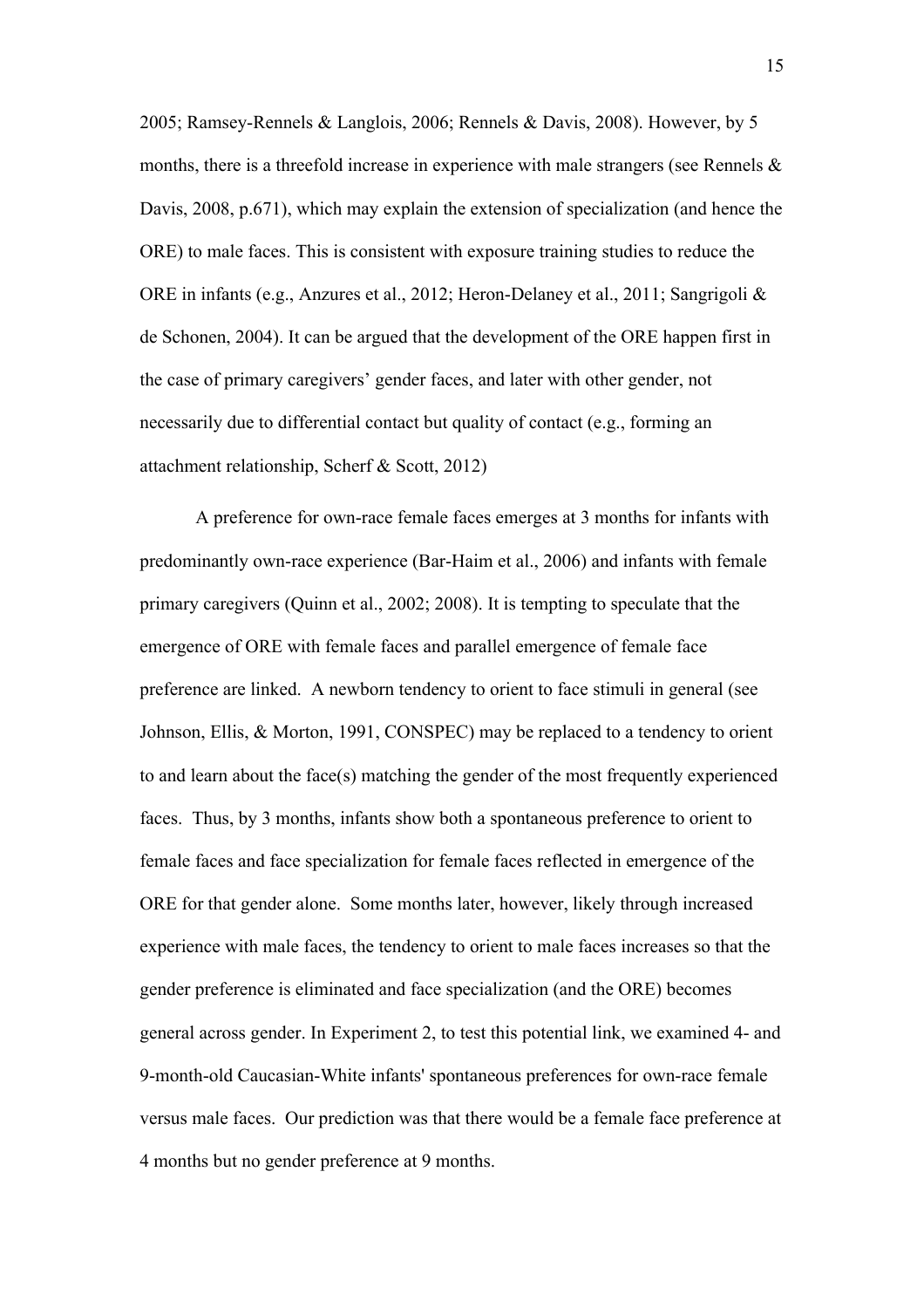# **Experiment 2**

#### **Method**

**Participants.** A second sample of 28 Caucasian-White infants, 14 aged 4 months (6 females, mean age = 129 days: range  $116 - 147$  days) and 14 aged 9 months (5 females, mean age  $= 279$  days: range 260 - 297 days) from the population described above participated in the spontaneous visual preference (VP) task. An additional five infants were excluded due to side biases ( $n = 2$ ) and fussiness ( $n = 3$ ). Again, all participants had female (own-race) primary caregivers.

**Stimuli.** A total of sixteen Caucasian-White adult faces (8 males and 8) females) were used as stimuli. Each of the selected 16 adults photographs were presented full-face in a frontal orientation. These faces were selected based on the same adult raters' judgments on a 7-point scale of attractiveness with 7 being 'extremely attractive' and 1 being 'extremely unattractive from a pool of 30 Caucasian-White faces. Faces that were judged as average were selected as stimuli for this experiment. We used this rating scale because previous research on face preference only focused on adult raters' attractiveness judgment (e.g., Quinn et al., 2002). The female faces had a mean rating of  $4.25$  (SD = .42) and the male faces had a mean rating of  $4.36$  (SD = .62).

**Procedure.** Infants viewed six 10 sec. preference trials, each of which paired a male face with a female face. Each trial presented pairings of different faces randomly ordered. The left-right positioning of the two genders was counterbalanced across infants. Each trial began with a presentation of the attention-getter until infants directed their gaze to the screen.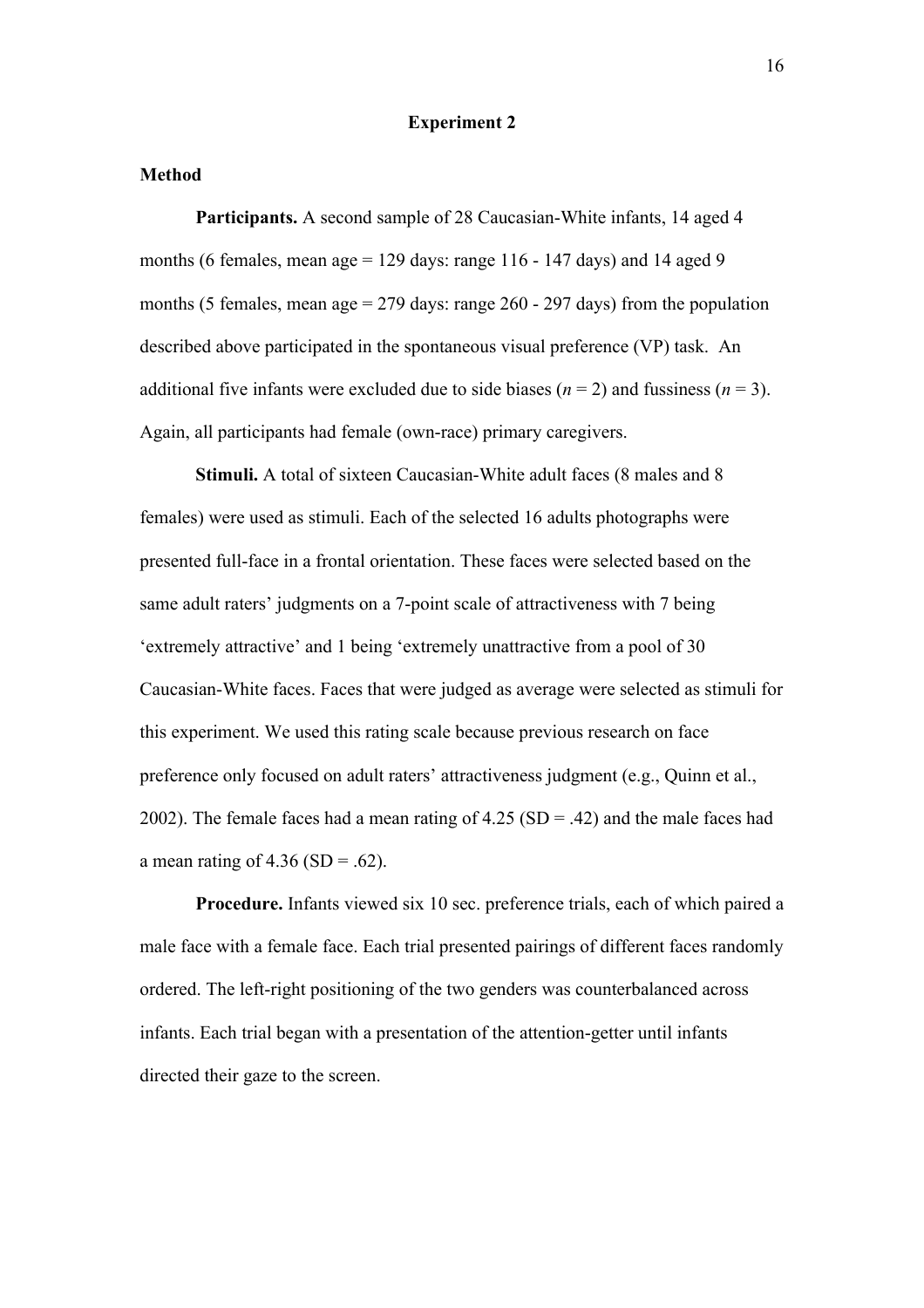#### **Results and Discussion**

To determine whether infants showed a spontaneous visual preference for one of the two face genders, preference scores for female faces were calculated for each infant (Quinn et al., 2002; Quinn et al., 2008). The total length of time looking at the female faces was divided by the total time spent looking at both female and male stimuli. Four-month-olds' mean preference for female faces  $(M = 57.8\%; SD = 9\%)$ was reliably different from chance,  $t(13) = 3.255$ ,  $p = .006$ ,  $\eta^2 = .67$ , and 12 out of 14 infants had preferences above 50%, binomial probability,  $p = .01$ . By contrast, 9month-olds' preference for female over male faces was not significantly different from chance,  $M = 51.38\%$  (SD = 7%),  $t(13) = .721$ ,  $p = .484$ ,  $\eta^2 = .196$ , and only 6 of 14 infants had preferences above 50% (binomial probability, *p* = .79). Moreover, the female preference mean scores at 4 and 9 months were reliably different,  $t(26)$  = 2.09,  $p = .047$ ,  $\eta^2 = .379$ .

Replicating the Quinn et al. (2002) finding with 3-month-olds, our 4-monthold infants showed a spontaneous preference for female over male own-race faces when infants had female primary caregivers. Importantly, however, this preference was absent in 9-month-olds.

## **General Discussion**

In Experiment 1, younger infants did not show face discrimination for other races, but perform better than chance for own-race female faces. In addition, this female recognition advantage is likely linked to preference for female faces, particularly when infants' primary caregiver is female. Of equal importance, 9-monthold infants in the current study showed recognition advantage for own-race faces regardless of gender and the lack of a female recognition advantage may be linked to the absence of gender preference in the older age group.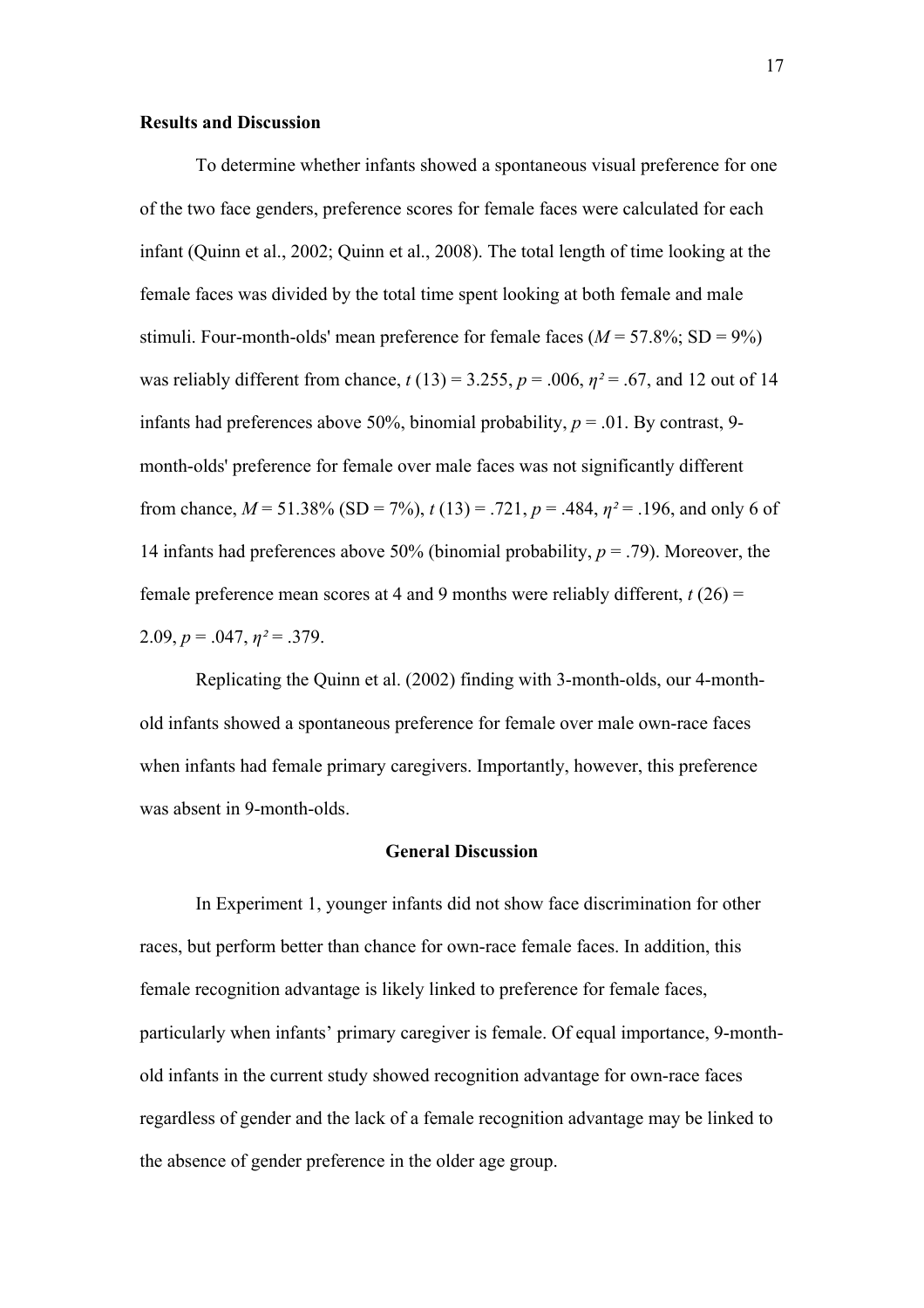It would seem that our results from both the novelty-preference and the spontaneous-preference study are consistent with the modifiable multidimensional face-space model (Valentine, 1991) according to which faces are encoded relative to the central tendency (or face prototype), which is based on distinctiveness and experience of the encoded face. From birth, infants show a tendency to orient toward faces, preferring prototype (attractive) faces. This initial prototype is general across gender and race (and possibly to an extent even species). However, this orienting process leads to specialization in the face space, such that both orienting preference and processing advantages are shifted towards the face type most frequently encountered, typically female faces. Furthermore, as Scherf and Scott (2012) noted, the essential developmental task of forming attachment relationships with caregivers involves seeking proximity and perceptually discriminating the primary caregivers from all others, making female own-race faces the most socially and emotionally relevant of all faces in young infants' world (e.g., Fagan, 1976; Ward, 1998; Walton et al., 1992). Later in development, in part because experience of male faces increases, both the orienting preference and the processing advantage (and hence the ORE) become general to male and female faces. According to an attachment-based account, as infants establish additional attachment relationships with other individuals (e.g., male caregivers), their representational space for faces will self-organise to reflect the perceptual characteristics of these other individuals. Therefore, instead of suggesting a purely experienced-based explanation in understanding the ORE of face processing advantages in infants, it is likely that social factors such as attachment relationships may influence changes in how infants attend and process faces.

An important avenue for future research is the investigation of own- versus other-race face discrimination in infants raised in a heterogeneous versus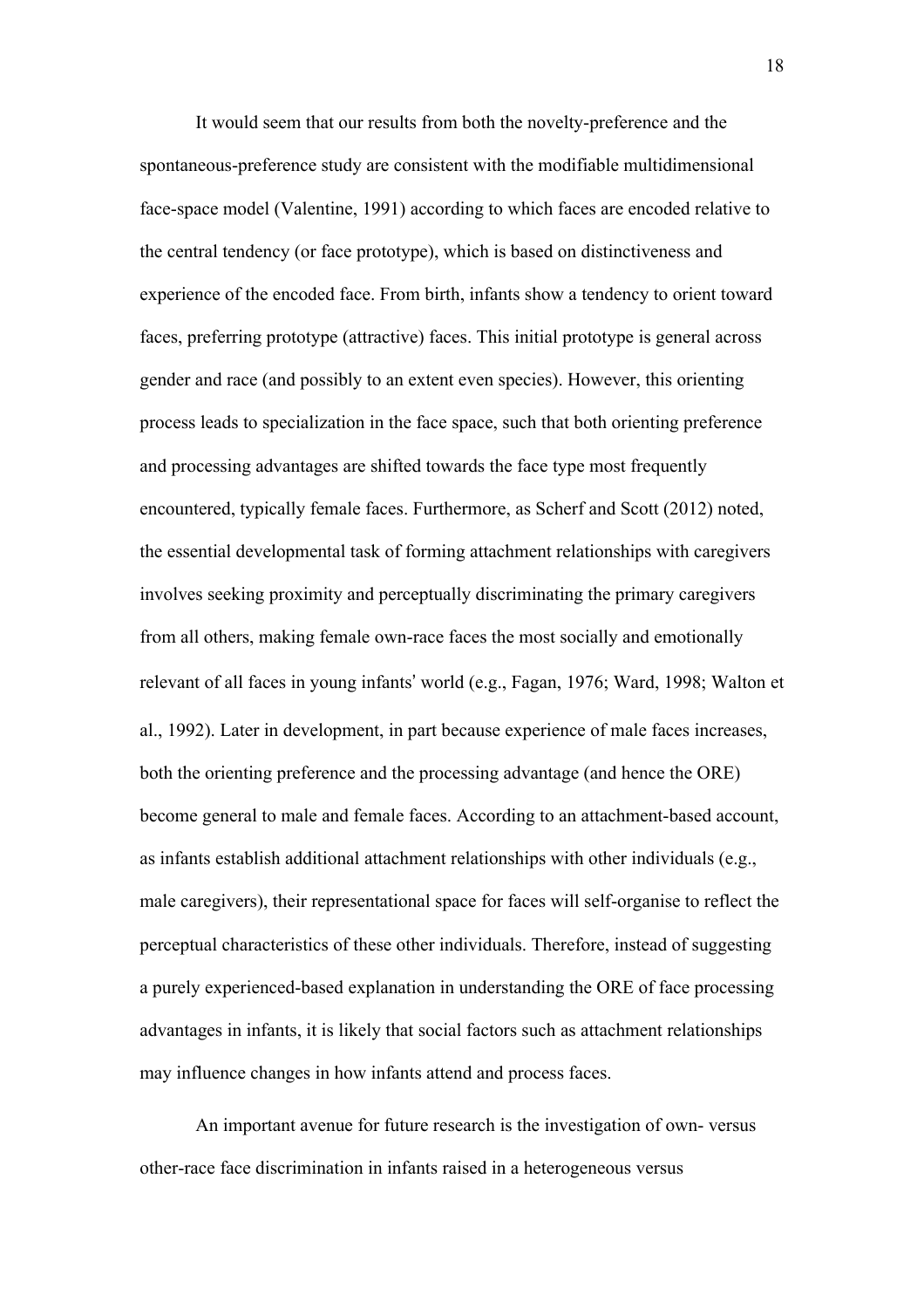homogeneous environments. Some work already exists on face recognition in infants reared in heterogeneous environments. For example, in their investigation of 3 month-olds' preferences for own- versus other-race faces, Bar-Haim et al. (2006) found that Ethiopian African 3-month-olds living in a heterogeneous housing unit for new immigrants in Israel showed no preference for either African or Caucasian-White faces. In terms of face discrimination, a recent study by Gaither, Pauker, & Johnson (2012) showed that 3-month-old Caucasian-White and Asian infants raised in a heterogeneous environment did not indicate any novelty-preference for either Caucasian-White or Asian faces. Specifically, these infants did not discriminate between exemplars of own-race and other-race female faces. The authors suggest that the ORE may not develop as early for infants who grow up in a racially diverse environment. Direct comparison of face recognition by infants growing up in homogeneous and heterogeneous environments will add to our understanding of the effects of differing experience on face recognition.

In addition, because the present finding with 3- to 4-month-olds and the previous findings with 3-month-olds (Hayden et al., 2007; Sangrigoli & de Schonen, 2004) showed an ORE when external facial information was controlled, the next important question is whether an initial race-general perceptual ability can be found in infants younger than 3-months when using the same cropped faces.

In conclusion, the current study is the first to systematically investigate the interaction between face race and face gender within the first year of life. Our main finding was that ORE at 3 to 4 months of age is limited to female faces and coincides with infants' predominant experience with female own-race faces during that period. A plausible basis for these results is that the early emergence of preference and ORE for female faces is related to infants' experience of the primary caregiver, and it is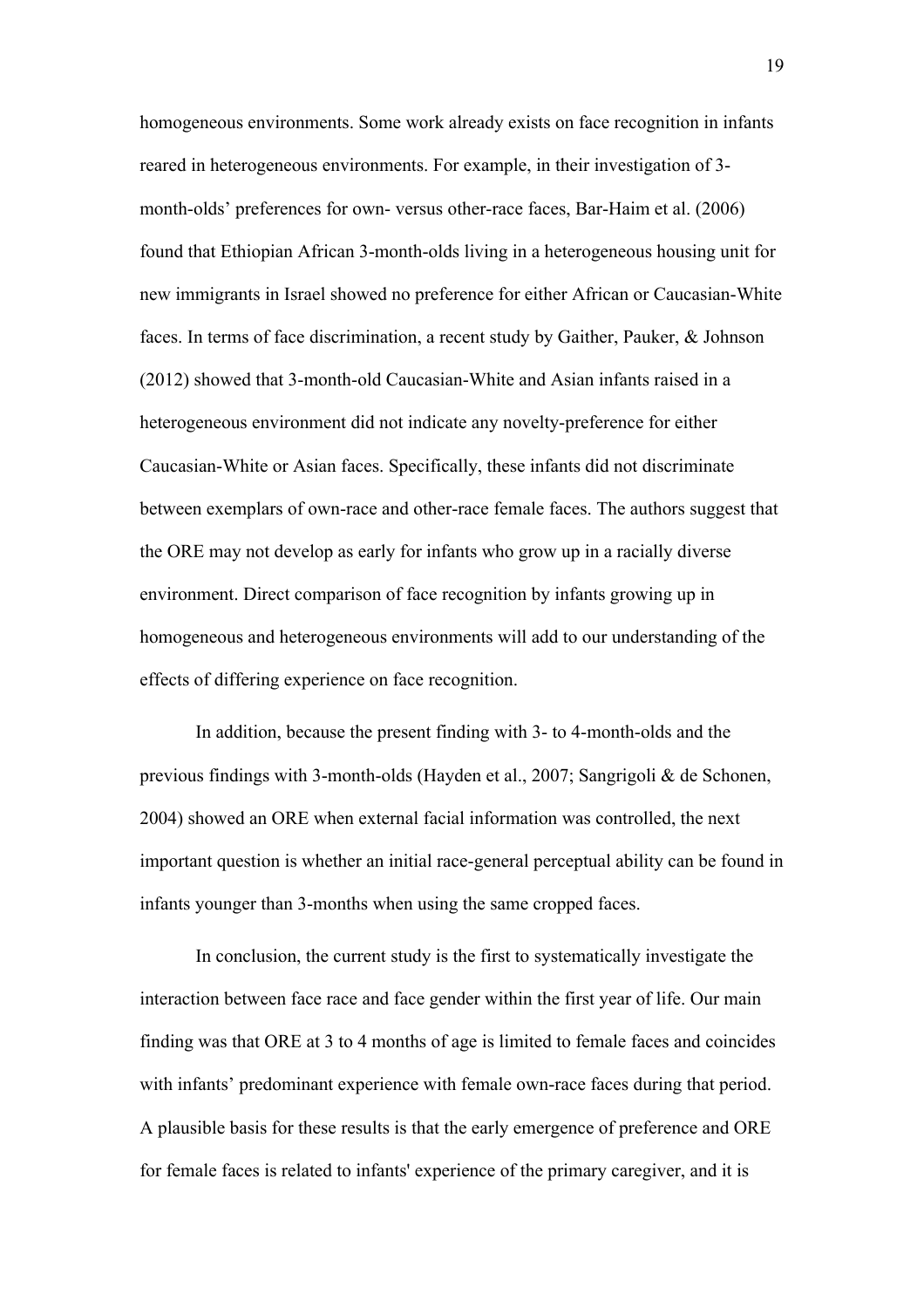likely that both quantity and quality of contact (the latter likely relating to attachment) contribute to this gender effect and its subsequent disappearance. Investigation of the relative contribution of quantity and quality of contact is beyond the scope of the present paper, but should be an important question for future work.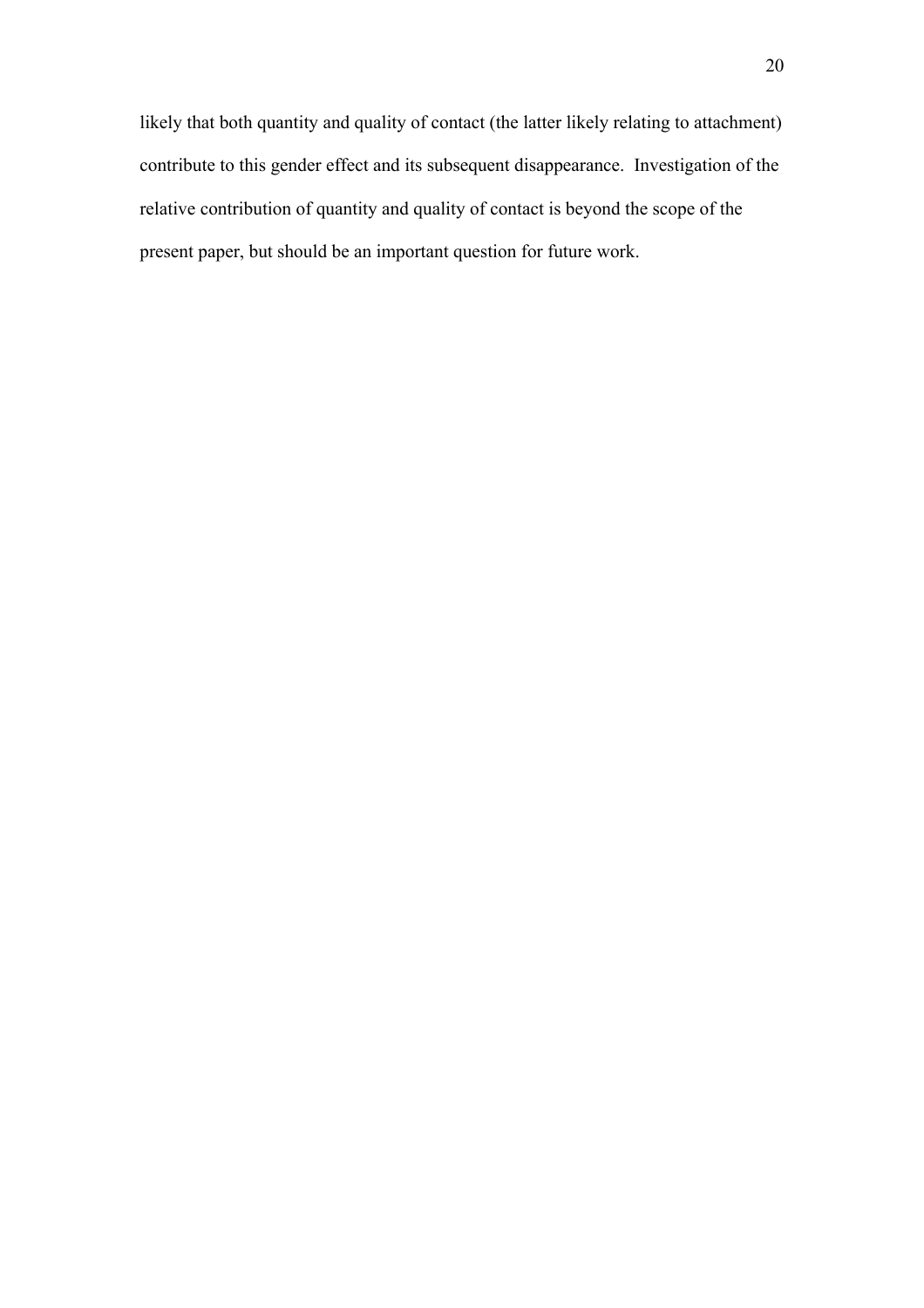#### **References**

- 1.Anzures, G., Wheeler, A., Quinn, P. C., Pascalis, O., Slater, A. M., Heron-Delaney, M., et al. (2012). Brief daily exposures to Asian females reverses perceptual narrowing for Asian faces in Caucasian infants. *Journal of Experimental Child Psychology*, *112*(4), 484–495. doi:10.1016/j.jecp.2012.04.005
- 2. Bar-Haim, Y., Ziv, T., Lamy, D., & Hodes, R. (2006). Nature and nurture in own-race face processing. *Psychological Science*, *17*(2), 159–163.
- 3.Barrera, M. E., & Maurer, D. (1981). Recognition of mother's photographed face by the three-month-old infant. *Child Development*, *52*(2), 714–716.
- 4. Bartrip, J., Morton, J., & de Schonen, S. (2001). Responses to mother's face in 3-week to 5-month-old infants. *British Journal of Developmental Psychology*, *19*, 219–232.
- 5. Bruce, V., & Young, A. (1986). Understanding face recognition. *British Journal of Psychology*, *77*, 305–327.
- 6. Bruce, V., Henderson, Z., Greenwood, K., Hancock, P. J. B., Burton, A. M., & Miller, P. (1999). Verification of face identities from images captured on video. *Journal of Experimental Psychology: Applied*, *5*(4), 339–360.
- 7. Bushnell, I. W. R., Sai, F., & Mullin, J. T. (1989). Neonatal recognition of the mother's face. *British Journal of Developmental Pscyhology, 7,* 3-15.
- 8.Cohen, L.B., Atkinson, D.J., & Chaput, H. H. (2004). Habit X: A new program for obtaining and organizing data in infant perception and cognition studies (Version 1.0). Austin: University of Texas.
- 9. Fagan, J. F. (1976). Infants' recognition of invariant features of faces. *Child Development, 47,* 627-638.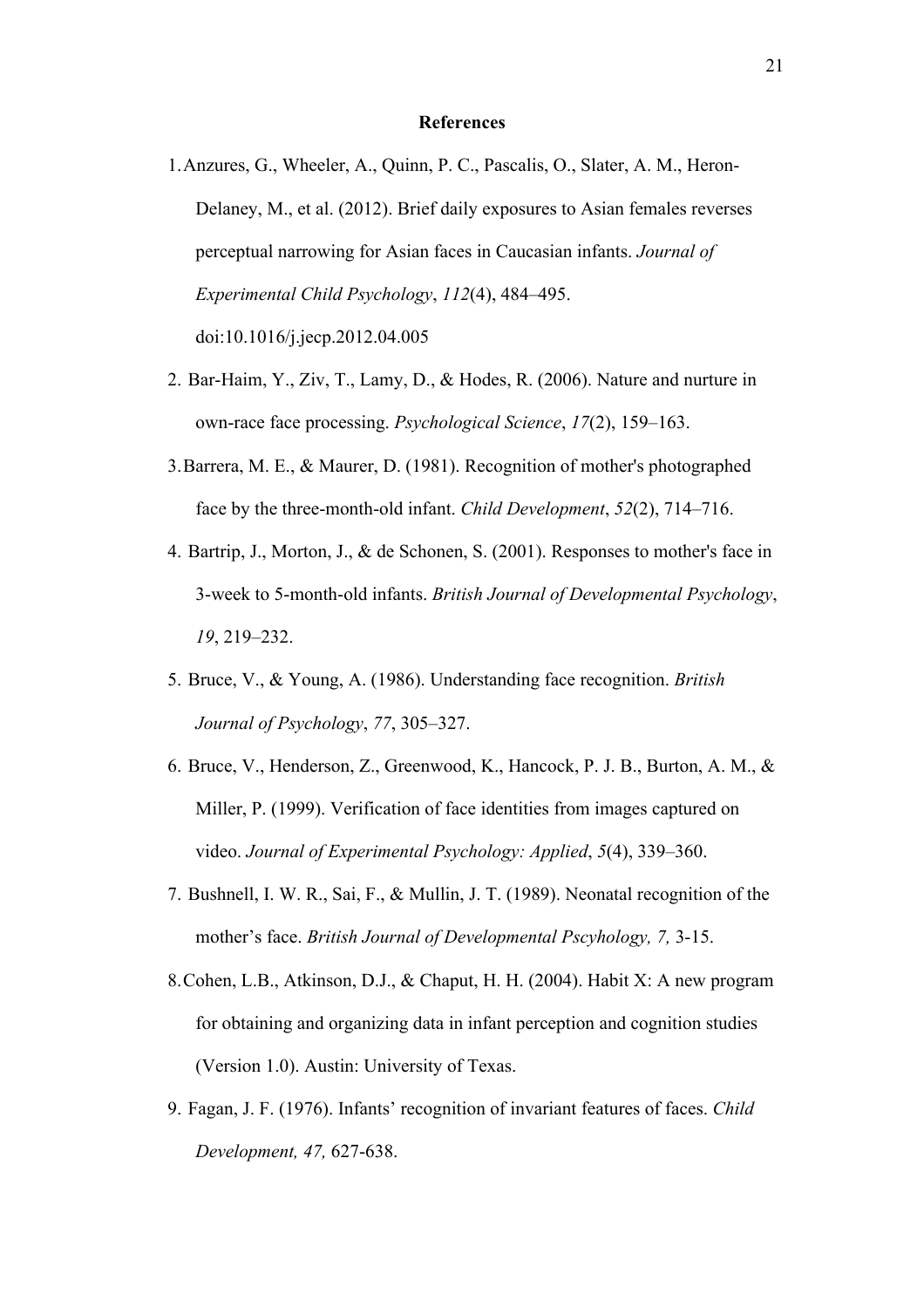- 10. Ferguson, K., Kulkofsky, S., Cashon, C., & Casasola, M. (2009). The development of specialized processing of own-race faces in infancy. *Infancy*, *14*(3), 263–284. doi:10.1080/15250000902839369
- 11. Gaither, S. E., Pauker, K., & Johnson, S. P. (2012). Biracial and monoracial infant own-race face perception: an eye tracking study. *Developmental Science*, *15*(6), 775–782. doi:10.1111/j.1467-7687.2012.01170.x
- 12. Hainline, L. (1978). Developmental changes in visual scanning of face and nonface patterns by infants. *Journal of Experimental Child Psychology*, *25*, 90–115.
- 13. Haith, M. M., Bergman, T., & Moore, M. J. (1977). Eye Contact and Face Scanning in Early Infancy. *Science*, *198*(4319), 853–855.
- 14. Hayden, A., Bhatt, R. S., Joseph, J. E., & Tanaka, J. W. (2007). The otherrace effect in infancy: Evidence using a morphing technique. *Infancy*, *12*(1), 95–104.
- 15. Heron-Delaney, M., Anzures, G., Herbert, J. S., Quinn, P. C., Slater, A. M., Tanaka, J. W., et al. (2011). Perceptual training prevents the emergence of the other-race effect during infancy. *PLoS ONE*, *6*(5), e19858. doi:10.1371/journal.pone.0019858.t003
- 16. Johnson, M., Ellis, M., & Morton, J. (1991). Newborns' preferential tracking of face-like stimuli and its subsequent decline. *Cognition, 40* 1-19.
- 17. Kelly, D. J., Liu, S., Ge, L., Quinn, P. C., Slater, A. M., Lee, K., Liu, Q., & Pascalis, O. (2007a). Cross-race preferences for same-race faces extend beyond the African versus Caucasian contrast in 3-month-old infants. *Infancy*, *11*(1), 87–95.
- 18. Kelly, D. J., Liu, S., Lee, K., Quinn, P. C., Pascalis, O., Slater, A. M., & Ge,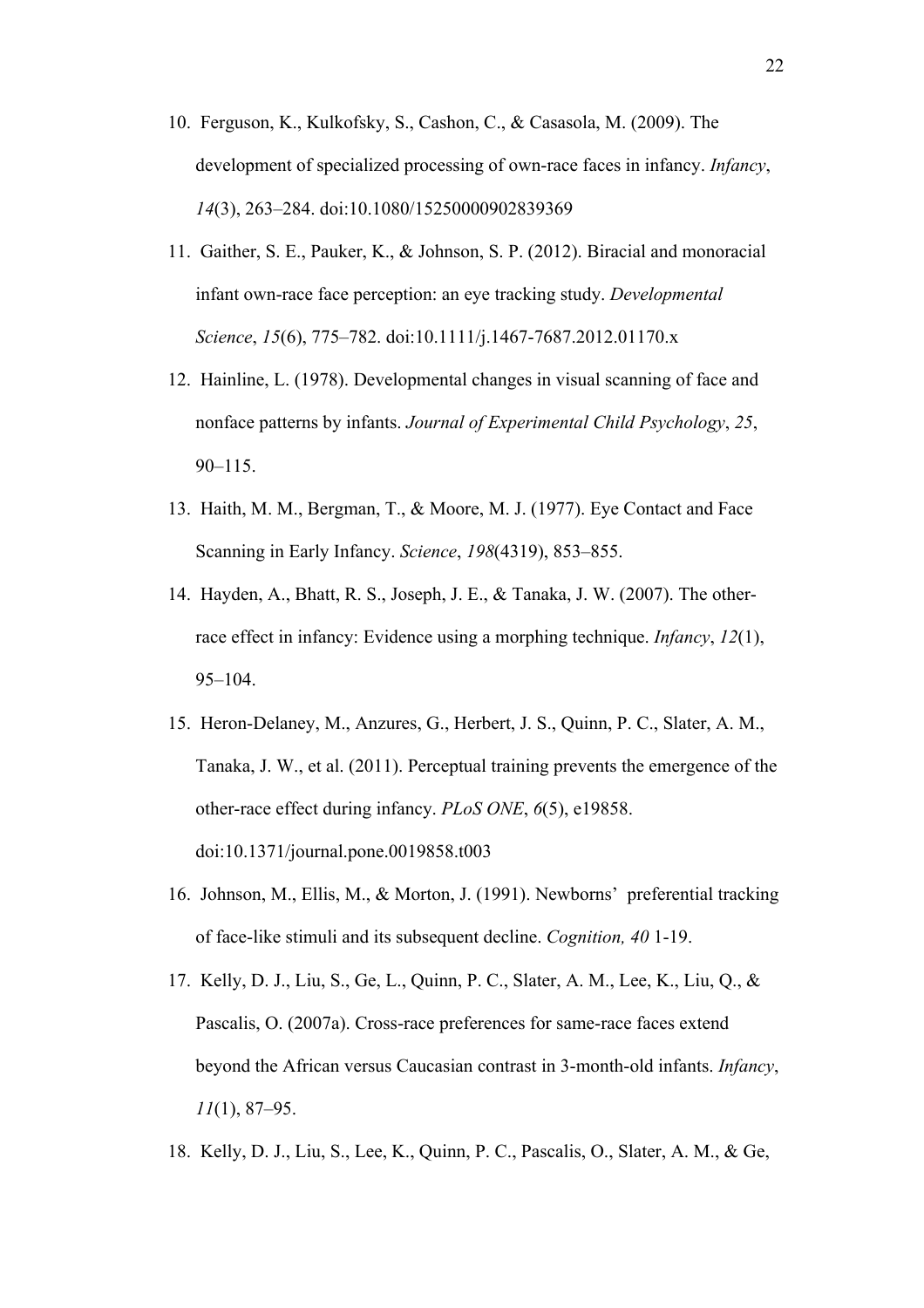L. (2009). Development of the other-race effect during infancy: Evidence toward universality? *Journal of Experimental Child Psychology*, *104*(1), 105– 114. doi:10.1016/j.jecp.2009.01.006

- 19. Kelly, D. J., Quinn, P. C., Slater, A. M., Lee, K., Ge, L., & Pascalis, O. (2007b). The other-race effect develops during infancy. *Psychological Science*, *18*(12), 1084–1089.
- 20. Kelly, D. J., Quinn, P.C., Slater, A. M., Lee, K., Gibson, A., Smith, M., Ge, L., & Pascalis, O. (2005). Three-month-olds but not newborns prefer own-race faces. *Developmental Science, 8(6),* F31-F36.
- 21. Maurer, D., & Salapatek, P. (1976). Developmental changes in the scanning of faces by young infants. *Child Development*, *47*(2), 523–527.
- 22. Meissner, C. A., & Brigham, J. C. (2001). Thirty years of investigating the own-race bias in memory for faces: A meta-analytic review. *Psychology, Public Policy, and Law*, *7*(1), 3–35. doi:10.1037//1076-8971.7.1.
- 23. Nelson, C. A. (2001). The development and neural bases of face recognition. *Infant and Child Development*, *10*(1-2), 3–18. doi:10.1002/icd.239
- 24. Pascalis, O., de Schonen, S., Morton, J., Deruelle, C., & Fabre-Grenet, M. (1995). Mother's face recognition by neonates: A replication and an extension. *Infant Behavior & Development*, *18*, 79–85.
- 25. Quinn, P. C., & Tanaka, J. W. (2007). Early development of perceptual expertise: Within basic-level categorization experience facilitates the formation of subordinate-level category representations in 6- to 7-month-old infants. *Memory & Cognition*, *35*(6), 1422–1431.
- 26. Quinn, P. C., Uttley, L., Lee, K., Gibson, A., Smith, M., Slater, A. M., & Pascalis, O. (2008). Infant preference for female faces occurs for same- but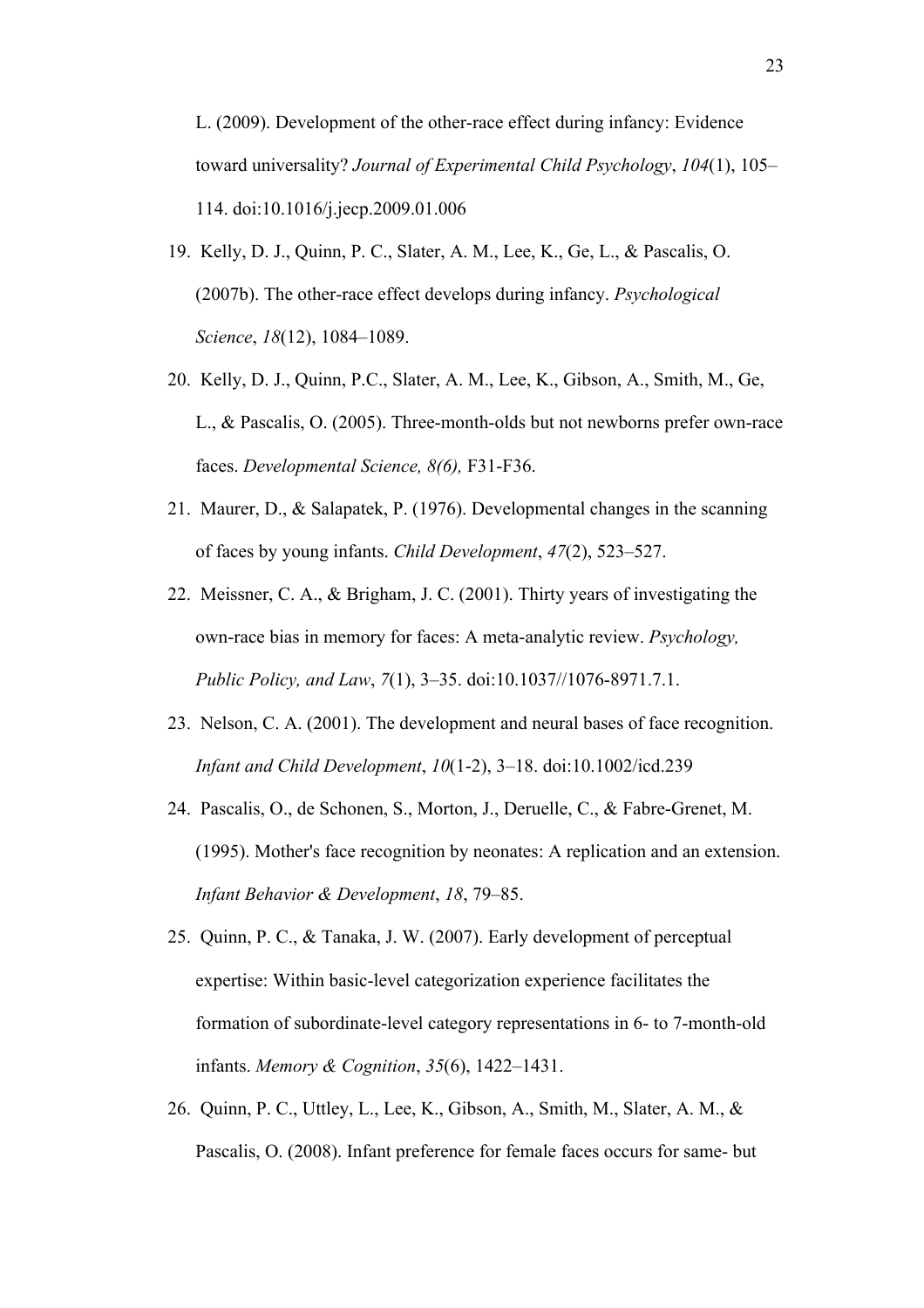not other-race faces. *Journal of Neuropsychology*, *2*(1), 15–26. doi:10.1348/174866407X231029

- 27. Quinn, P. C., Yahr, J., Kuhn, A., Slater, A. M., & Pascalis, O. (2002). Representation of the gender of human faces by infants: A preference for female. *Perception*, *31*(9), 1109–1121. doi:10.1068/p3331
- 28. Ramsey, J. L., Langlois, J. H., & Marti, N. C. (2005). Infant categorization of faces: Ladies first. *Developmental Review*, *25*(2), 212–246. doi:10.1016/j.dr.2005.01.001
- 29. Ramsey-Rennels, J. L., & Langlois, J. H. (2006). Infants' differential processing of female and male faces. *Current Directions in Psychological Science*, *15*(2), 59–62.
- 30. Rennels, J. L., & Davis, R. E. (2008). Facial experience during the first year. *Infant Behavior & Development*, *31*(4), 665–678. doi:10.1016/j.infbeh.2008.04.009
- 31. Rose, S. A., Jankowski, J. J., & Feldman, J. F. (2008). The inversion effect in infancy: The role of internal and external features. *Infant Behavior & Development*, *31*(3), 470–480. doi:10.1016/j.infbeh.2007.12.015
- 32. Sangrigoli, S., & de Schonen, S. (2004). Recognition of own-race and otherrace faces by three-month-old infants. *Journal of Child Psychology and Psychiatry*, *45*(7), 1219–1227. doi:10.1111/j.1469-7610.2004.00319.x
- 33. Scherf, K. S., & Scott, L. S. (2012). Connecting developmental trajectories: Biases in face processing from infancy to adulthood. *Developmental Psychobiology, 54,* 643-663.
- 34. Slater, A. M., von der Schulenburgh, C., Brown, E., Badenoch, M., Butterworth, G., Parsons, S., & Samuels, C. (1998). Newborn infants prefer